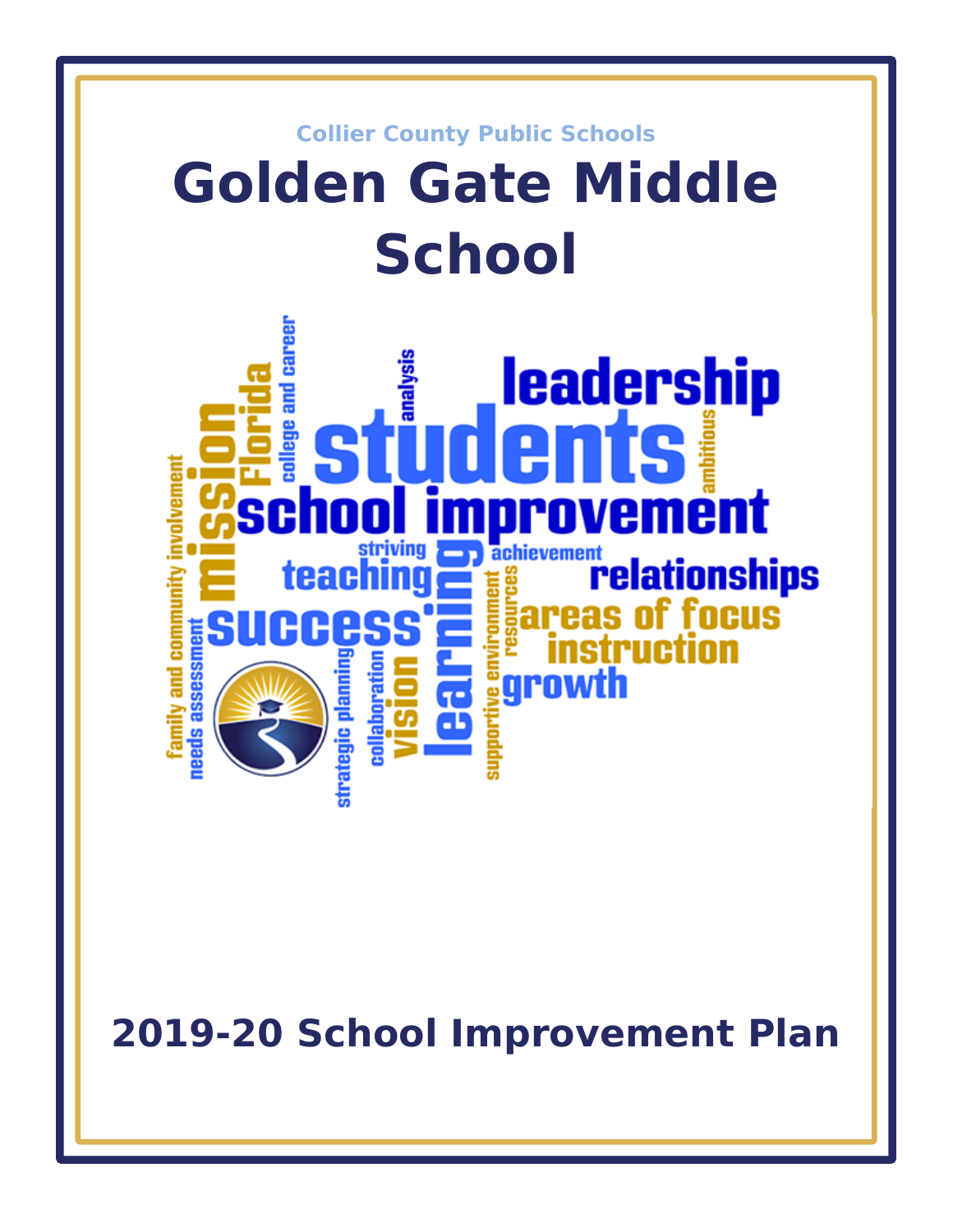# **Table of Contents**

| <b>School Demographics</b>            | 3  |
|---------------------------------------|----|
| <b>Purpose and Outline of the SIP</b> | 4  |
| <b>School Information</b>             | 5  |
| <b>Needs Assessment</b>               | 7  |
| <b>Planning for Improvement</b>       | 13 |
| <b>Title I Requirements</b>           | 16 |
| <b>Budget to Support Goals</b>        | 18 |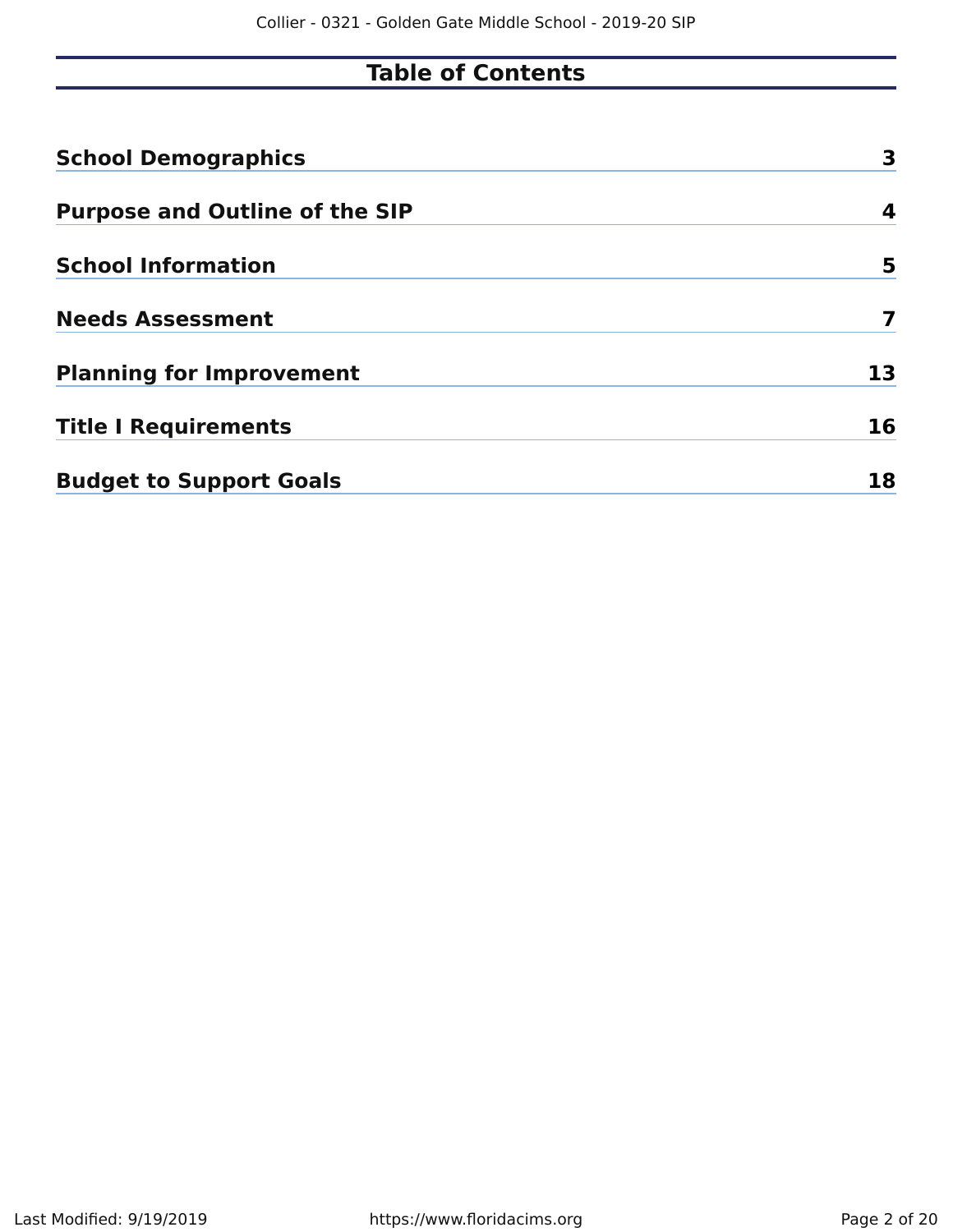Collier - 0321 - Golden Gate Middle School - 2019-20 SIP

# **Golden Gate Middle School**

2701 48TH TER SW, Naples, FL 34116

[ no web address on file ]

<span id="page-2-0"></span>**Demographics**

# **Principal: Valerie Hernandez** Start Date for this Principal: 7/1/2018

| <b>2019-20 Status</b><br>(per MSID File)                                                                                            | Active                                                                                                                                                                                                                                     |
|-------------------------------------------------------------------------------------------------------------------------------------|--------------------------------------------------------------------------------------------------------------------------------------------------------------------------------------------------------------------------------------------|
| <b>School Type and Grades Served</b><br>(per MSID File)                                                                             | Middle School<br>$6 - 8$                                                                                                                                                                                                                   |
| <b>Primary Service Type</b><br>(per MSID File)                                                                                      | K-12 General Education                                                                                                                                                                                                                     |
| 2018-19 Title I School                                                                                                              | Yes                                                                                                                                                                                                                                        |
| 2018-19 Economically<br><b>Disadvantaged (FRL) Rate</b><br>(as reported on Survey 3)                                                | 91%                                                                                                                                                                                                                                        |
| 2018-19 ESSA Subgroups Represented<br>(subgroups with 10 or more students)<br>(subgroups in orange are below the federal threshold) | <b>Black/African American Students</b><br><b>Economically Disadvantaged Students</b><br>English Language Learners<br><b>Hispanic Students</b><br><b>Multiracial Students</b><br><b>Students With Disabilities</b><br><b>White Students</b> |
| <b>School Grade</b>                                                                                                                 | 2018-19: B                                                                                                                                                                                                                                 |
|                                                                                                                                     | 2017-18: B                                                                                                                                                                                                                                 |
|                                                                                                                                     | 2016-17: C                                                                                                                                                                                                                                 |
| <b>School Grades History</b>                                                                                                        | 2015-16: C                                                                                                                                                                                                                                 |
|                                                                                                                                     | 2014-15: C                                                                                                                                                                                                                                 |
|                                                                                                                                     | 2013-14: C                                                                                                                                                                                                                                 |
| 2019-20 School Improvement (SI) Information*                                                                                        |                                                                                                                                                                                                                                            |
| <b>SI Region</b>                                                                                                                    | Southwest                                                                                                                                                                                                                                  |
| <b>Regional Executive Director</b>                                                                                                  | <b>Tracy Webley</b>                                                                                                                                                                                                                        |
| <b>Turnaround Option/Cycle</b>                                                                                                      |                                                                                                                                                                                                                                            |
| <b>Year</b>                                                                                                                         |                                                                                                                                                                                                                                            |
| <b>Support Tier</b>                                                                                                                 | <b>NOT IN DA</b>                                                                                                                                                                                                                           |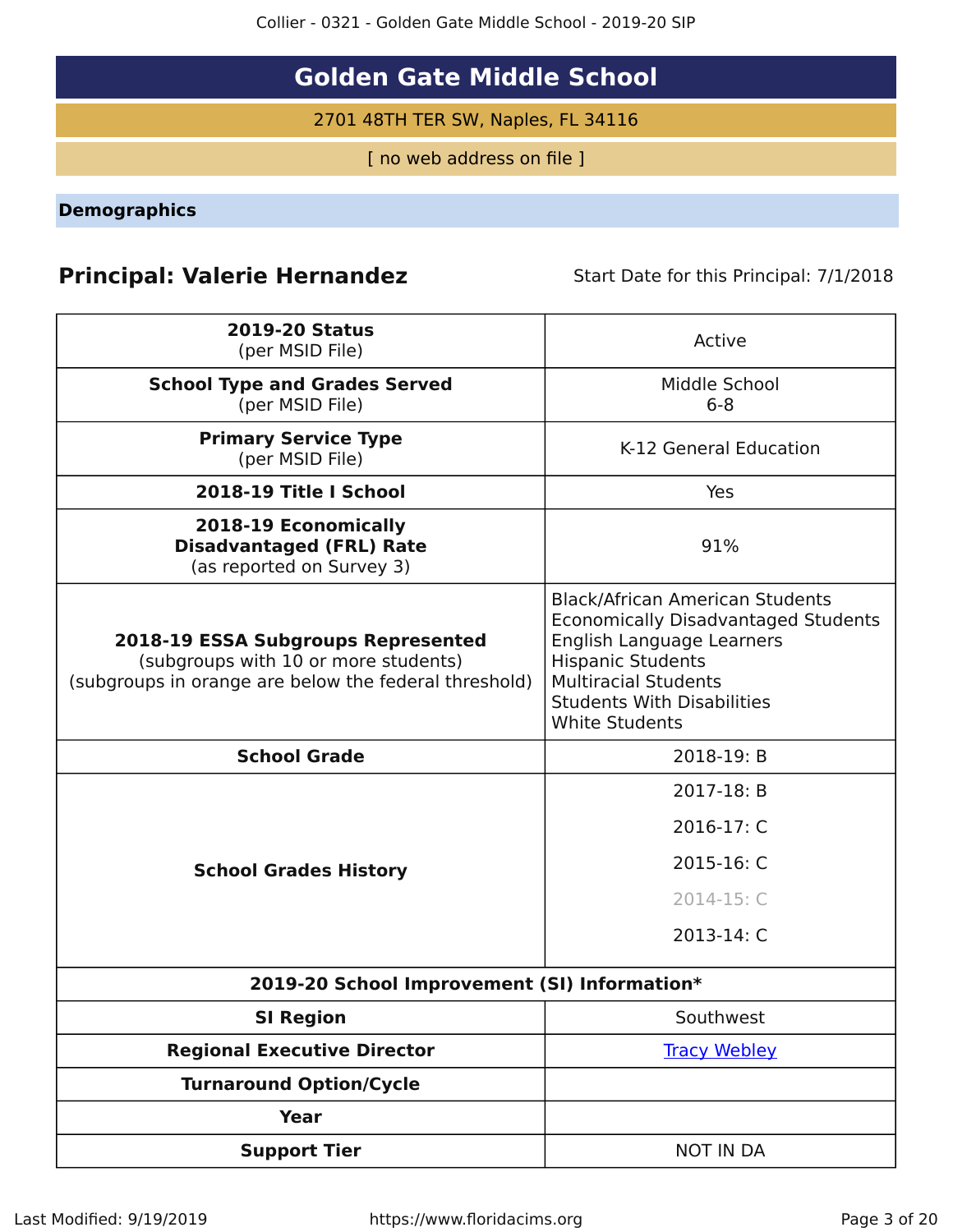| <b>ESSA Status</b> | N/A |
|--------------------|-----|
|--------------------|-----|

\* As defined under Rule 6A-1.099811, Florida Administrative Code. For more information, [click](/downloads?category=da-forms) [here](/downloads?category=da-forms).

### **School Board Approval**

This plan is pending approval by the Collier County School Board.

### **SIP Authority**

Section 1001.42(18), Florida Statutes, requires district school boards to annually approve and require implementation of a Schoolwide Improvement Plan (SIP) for each school in the district that has a school grade of D or F. This plan is also a requirement for Targeted Support and Improvement (TS&I) and Comprehensive Support and Improvement (CS&I) schools pursuant to 1008.33 F.S. and the Every Student Succeeds Act (ESSA).

To be designated as TS&I, a school must have one or more ESSA subgroup(s) with a Federal Index below 41%. This plan shall be approved by the district. There are three ways a school can be designated as CS&I:

- 1. have a school grade of D or F
- 2. have a graduation rate of 67% or lower
- 3. have an overall Federal Index below 41%.

For these schools, the SIP shall be approved by the district as well as the Bureau of School Improvement.

The Florida Department of Education (FDOE) SIP template meets all statutory and rule requirements for traditional public schools and incorporates all components required for schools receiving Title I funds. This template is required by State Board of Education Rule 6A-1.099811, Florida Administrative Code, for all non-charter schools with a current grade of D or F, or a graduation rate 67% or less. Districts may opt to require a SIP using a template of its choosing for schools that do not fit the aforementioned conditions. This document was prepared by school and district leadership using the FDOE's school improvement planning web application located at [www.floridacims.org.](https://www.floridacims.org)

### <span id="page-3-0"></span>**Purpose and Outline of the SIP**

The SIP is intended to be the primary artifact used by every school with stakeholders to review data, set goals, create an action plan and monitor progress. The Florida Department of Education encourages schools to use the SIP as a "living document" by continually updating, refining and using the plan to guide their work throughout the year. This printed version represents the SIP as of the "Date Modified" listed in the footer.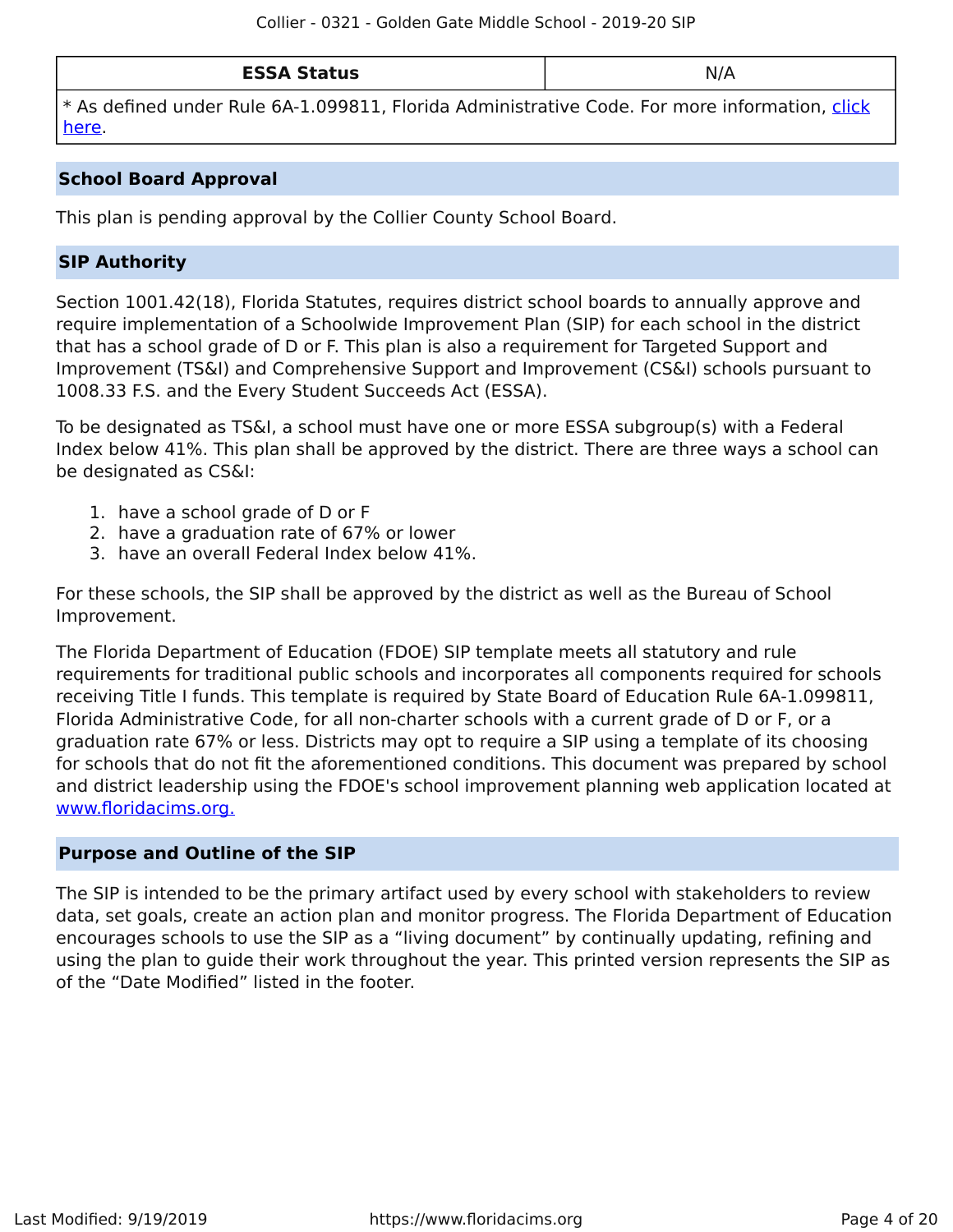## **Part I: School Information**

### <span id="page-4-0"></span>**School Mission and Vision**

### **Provide the school's mission statement**

To provide exceptional educational opportunities that motivate and engage each student.

### **Provide the school's vision statement**

Students "SOAR". Expect success, organize for success, succeed through attendance and engaged

participation, and respect themselves and others.

#### **School Leadership Team**

#### **Membership**

Identify the name, email address and position title for each member of the school leadership team**:**

| <b>Name</b>            | <b>Title</b>           | <b>Job Duties and Responsibilities</b>                                                                                                                                                                                   |
|------------------------|------------------------|--------------------------------------------------------------------------------------------------------------------------------------------------------------------------------------------------------------------------|
| Hernandez<br>, Valerie | Principal              | As instructional leader, Ms. Hernandez has many responsibilities.<br>One of her main responsibilities is ensuring that staff is highly<br>qualified and receiving appropriate professional development<br>opportunities. |
| Burton,<br>Eugenia     | Assistant<br>Principal | Ms. Burton is responsible for building the master schedule,<br>assessments, and ensuring implementation of curriculum.                                                                                                   |
| Coloma,<br>Ashley      | Assistant<br>Principal | Ms. Coloma is responsible for Attendance and Discipline and<br>assists in the training and implementation of the schoolwide<br>PBIS program as well as school safety procedures.                                         |
| Higgins,<br>Jane       | Instructional<br>Coach | Our instructional coaches evaluate school core content<br>standards/program needs and provide content based<br>professional development and guidance, as well as individual<br>assistance and mentoring as needed.       |
| Schick,<br>Kacey       | Instructional<br>Coach | Our instructional coaches evaluate school core content<br>standards/program needs and provide content based<br>professional development and guidance, as well as individual<br>assistance and mentoring as needed.       |

### **Early Warning Systems**

### **Current Year**

**The number of students by grade level that exhibit each early warning indicator listed:**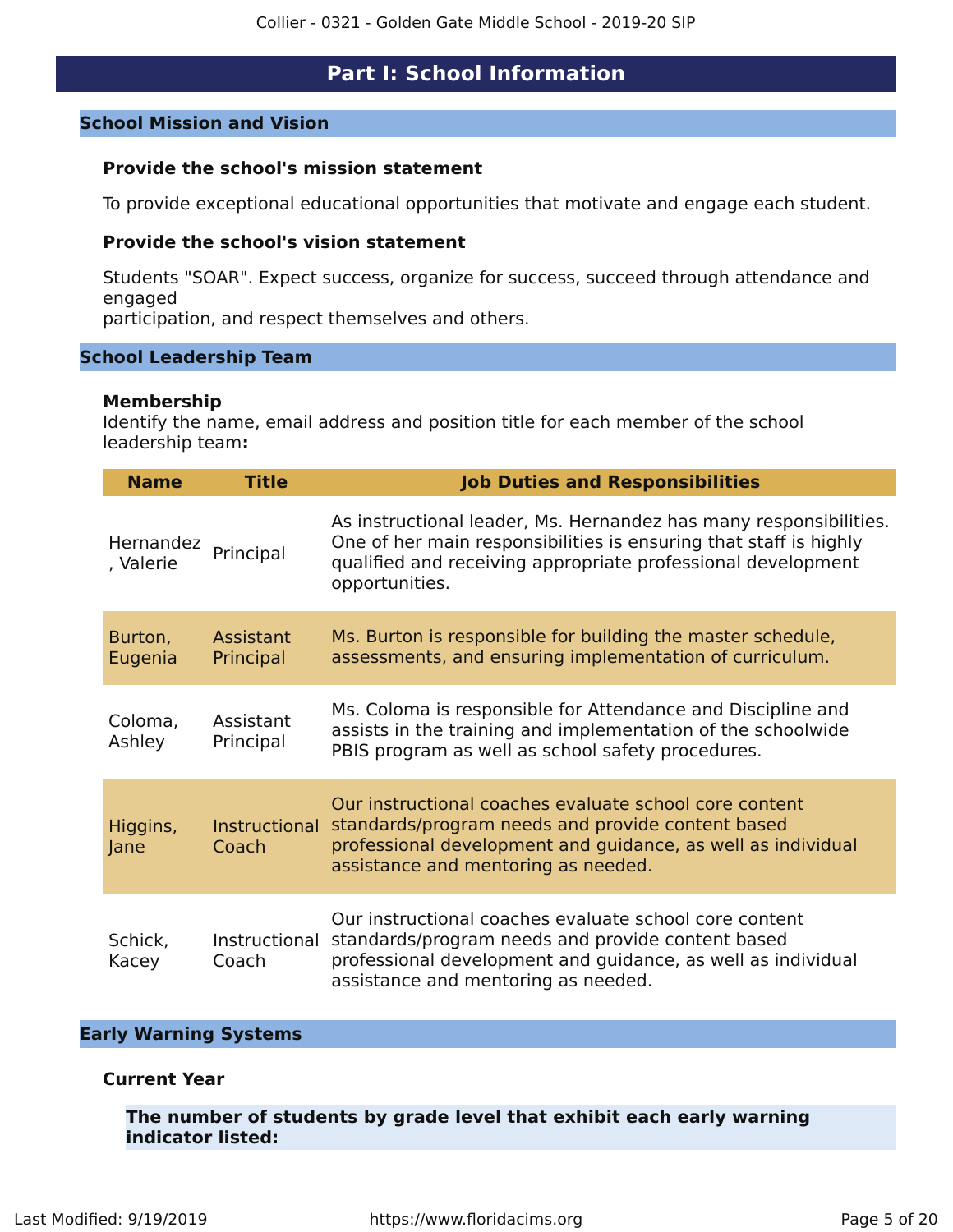#### Collier - 0321 - Golden Gate Middle School - 2019-20 SIP

| <b>Indicator</b>                  | <b>Grade Level</b> |                   |  |  |     |  |  |                              |  |          |                          |                                     |          |              |  |
|-----------------------------------|--------------------|-------------------|--|--|-----|--|--|------------------------------|--|----------|--------------------------|-------------------------------------|----------|--------------|--|
|                                   |                    |                   |  |  |     |  |  | K 1 2 3 4 5 6 7 8 9 10 11 12 |  |          |                          |                                     |          | <b>Total</b> |  |
| Number of students enrolled       |                    |                   |  |  |     |  |  | 0 0 0 0 0 0 368 384 383 0    |  |          | $\overline{\phantom{0}}$ | $0\quad 0$                          |          | 1135         |  |
| Attendance below 90 percent       |                    |                   |  |  |     |  |  | 0 0 0 0 0 0 38 56 54 0       |  |          | $\overline{\phantom{0}}$ | $\begin{matrix} 0 & 0 \end{matrix}$ |          | -148         |  |
| One or more suspensions           |                    | 000000            |  |  |     |  |  | 67 81 77 0                   |  |          | $\overline{0}$           | - 0                                 | $\Omega$ | 225          |  |
| Course failure in ELA or Math     |                    |                   |  |  |     |  |  | 0 0 0 0 0 0 111 109 159 0    |  |          | $\overline{0}$           | $\begin{matrix} 0 & 0 \end{matrix}$ |          | 379          |  |
| Level 1 on statewide assessment 0 |                    | $0\quad 0\quad 0$ |  |  | - 0 |  |  | 0 141 130 132                |  | $\Omega$ |                          | $\Omega$                            | $\Omega$ | 403          |  |

### **The number of students with two or more early warning indicators:**

| <b>Indicator</b>                        |  |  |  | <b>Grade Level</b>           |  |  |  | <b>Total</b>                        |
|-----------------------------------------|--|--|--|------------------------------|--|--|--|-------------------------------------|
|                                         |  |  |  | K 1 2 3 4 5 6 7 8 9 10 11 12 |  |  |  |                                     |
| Students with two or more<br>indicators |  |  |  |                              |  |  |  | 0 0 0 0 0 0 117 106 134 0 0 0 0 357 |

### **The number of students identified as retainees:**

| <b>Indicator</b>                       |  | <b>Grade Level</b> |  |  |  |  |  |  |  |  |  |                              |  |              |  |
|----------------------------------------|--|--------------------|--|--|--|--|--|--|--|--|--|------------------------------|--|--------------|--|
|                                        |  |                    |  |  |  |  |  |  |  |  |  | K 1 2 3 4 5 6 7 8 9 10 11 12 |  | <b>Total</b> |  |
| <b>Retained Students: Current Year</b> |  |                    |  |  |  |  |  |  |  |  |  | 0 0 0 0 0 0 0 3 4 0 0 0 0    |  |              |  |
|                                        |  |                    |  |  |  |  |  |  |  |  |  |                              |  |              |  |

### **FTE units allocated to school (total number of teacher units)** 68

## **Date this data was collected or last updated**

Tuesday 8/20/2019

### **Prior Year - As Reported**

### **The number of students by grade level that exhibit each early warning indicator:**

| <b>Indicator</b>                                            |  | <b>Grade Level</b> |  |  |  |  |                              |  |  |  |  |                                     |  |              |  |  |
|-------------------------------------------------------------|--|--------------------|--|--|--|--|------------------------------|--|--|--|--|-------------------------------------|--|--------------|--|--|
|                                                             |  |                    |  |  |  |  | K 1 2 3 4 5 6 7 8 9 10 11 12 |  |  |  |  |                                     |  | <b>Total</b> |  |  |
| Attendance below 90 percent                                 |  |                    |  |  |  |  | 0 0 0 0 0 0 16 22 28 0 0     |  |  |  |  | $0\quad 0$                          |  | -66          |  |  |
| One or more suspensions                                     |  |                    |  |  |  |  | 0 0 0 0 0 0 25 55 50 0 0 0 0 |  |  |  |  |                                     |  | -130         |  |  |
| Course failure in ELA or Math                               |  |                    |  |  |  |  | 0 0 0 0 0 0 140 89 2 0 0     |  |  |  |  | $\begin{matrix} 0 & 0 \end{matrix}$ |  | 231          |  |  |
| Level 1 on statewide assessment 0 0 0 0 0 0 133 109 118 0 0 |  |                    |  |  |  |  |                              |  |  |  |  | $\overline{0}$ 0                    |  | 360          |  |  |

### **The number of students with two or more early warning indicators:**

| <b>Indicator</b>                                                  |  |  |  |  | <b>Grade Level</b> |  |  |                              |              |
|-------------------------------------------------------------------|--|--|--|--|--------------------|--|--|------------------------------|--------------|
|                                                                   |  |  |  |  |                    |  |  | K 1 2 3 4 5 6 7 8 9 10 11 12 | <b>Total</b> |
| Students with two or more indicators 0 0 0 0 0 0 25 30 35 0 0 0 0 |  |  |  |  |                    |  |  |                              |              |

### **Prior Year - Updated**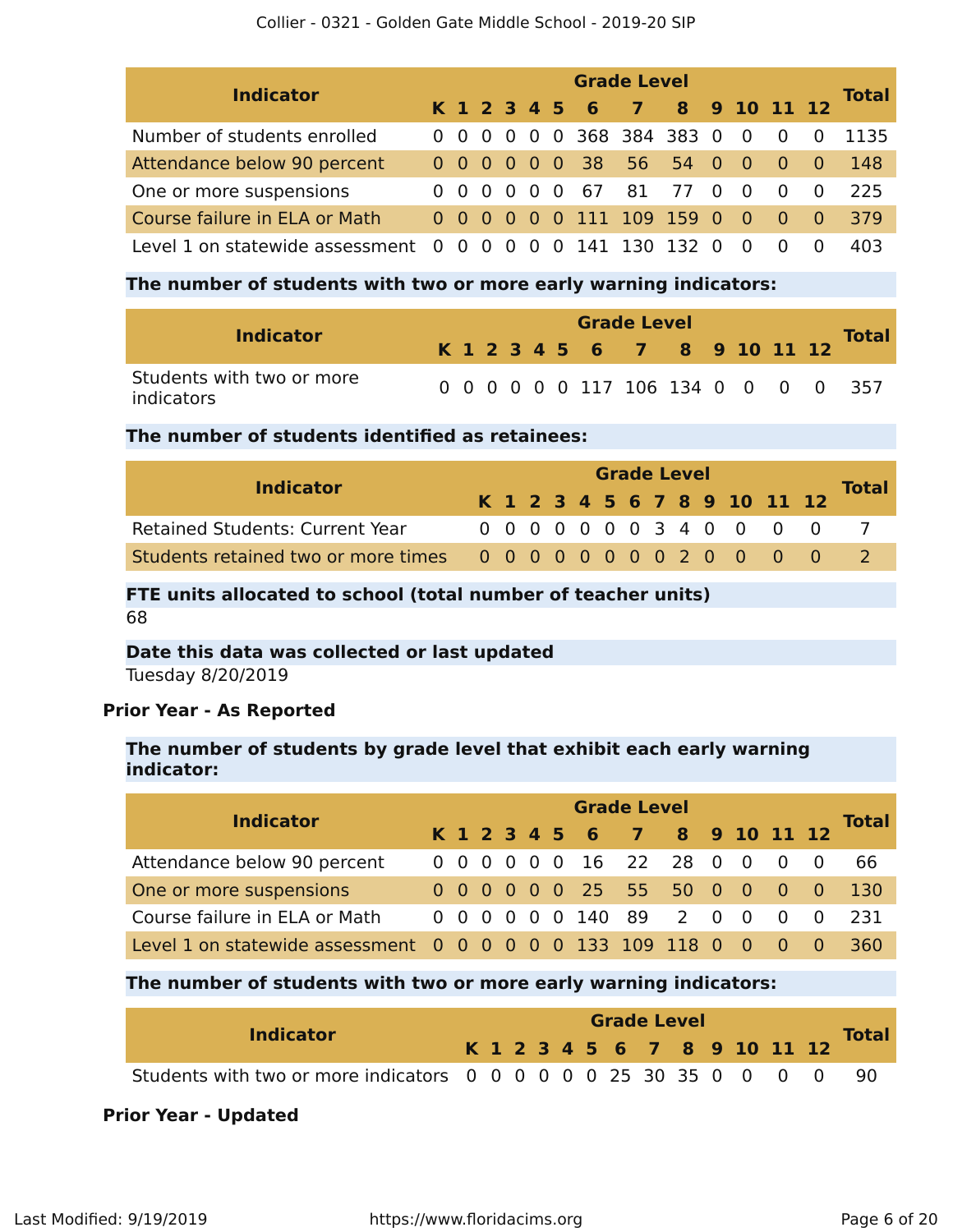### **The number of students by grade level that exhibit each early warning indicator:**

| <b>Indicator</b>                                            |  | <b>Grade Level</b> |  |  |  |  |                              |  |  |  |  |                                     |     |              |  |
|-------------------------------------------------------------|--|--------------------|--|--|--|--|------------------------------|--|--|--|--|-------------------------------------|-----|--------------|--|
|                                                             |  |                    |  |  |  |  | K 1 2 3 4 5 6 7 8 9 10 11 12 |  |  |  |  |                                     |     | <b>Total</b> |  |
| Attendance below 90 percent                                 |  |                    |  |  |  |  | 0 0 0 0 0 0 16 22 28 0 0     |  |  |  |  | $\overline{0}$                      | - 0 | -66          |  |
| One or more suspensions                                     |  |                    |  |  |  |  | 0 0 0 0 0 0 25 55 50 0 0 0 0 |  |  |  |  |                                     |     | -130         |  |
| Course failure in ELA or Math                               |  |                    |  |  |  |  | 0 0 0 0 0 0 140 89 2 0 0     |  |  |  |  | $\begin{matrix} 0 & 0 \end{matrix}$ |     | 231          |  |
| Level 1 on statewide assessment 0 0 0 0 0 0 133 109 118 0 0 |  |                    |  |  |  |  |                              |  |  |  |  |                                     |     | 360          |  |

### **The number of students with two or more early warning indicators:**

| <b>Indicator</b>                                                     |  |  | <b>Grade Level</b> |  |  |  |  |  |  |  |  |                              |              |  |  |  |
|----------------------------------------------------------------------|--|--|--------------------|--|--|--|--|--|--|--|--|------------------------------|--------------|--|--|--|
|                                                                      |  |  |                    |  |  |  |  |  |  |  |  | K 1 2 3 4 5 6 7 8 9 10 11 12 | <b>Total</b> |  |  |  |
| Students with two or more indicators 0 0 0 0 0 0 25 30 35 0 0 0 0 90 |  |  |                    |  |  |  |  |  |  |  |  |                              |              |  |  |  |

### **Part II: Needs Assessment/Analysis**

### <span id="page-6-0"></span>**School Data**

Please note that the district and state averages shown here represent the averages for similar school types (elementary, middle, high school, or combination schools).

|                                   |               | 2019            |              | 2018          |                 |              |  |  |  |  |
|-----------------------------------|---------------|-----------------|--------------|---------------|-----------------|--------------|--|--|--|--|
| <b>School Grade Component</b>     | <b>School</b> | <b>District</b> | <b>State</b> | <b>School</b> | <b>District</b> | <b>State</b> |  |  |  |  |
| <b>ELA Achievement</b>            | 47%           | 59%             | 54%          | 45%           | 61%             | 53%          |  |  |  |  |
| <b>ELA Learning Gains</b>         | 55%           | 55%             | 54%          | 54%           | 59%             | 54%          |  |  |  |  |
| <b>ELA Lowest 25th Percentile</b> | 49%           | 45%             | 47%          | 46%           | 50%             | 47%          |  |  |  |  |
| Math Achievement                  | 66%           | 69%             | 58%          | 65%           | 71%             | 58%          |  |  |  |  |
| Math Learning Gains               | 65%           | 62%             | 57%          | 68%           | 67%             | 57%          |  |  |  |  |
| Math Lowest 25th Percentile       | 62%           | 57%             | 51%          | 63%           | 62%             | 51%          |  |  |  |  |
| Science Achievement               | 44%           | 55%             | 51%          | 48%           | 60%             | 52%          |  |  |  |  |
| Social Studies Achievement        | 65%           | 75%             | 72%          | 55%           | 74%             | 72%          |  |  |  |  |

| <b>EWS Indicators as Input Earlier in the Survey</b> |  |  |
|------------------------------------------------------|--|--|
|------------------------------------------------------|--|--|

| <b>Indicator</b>                | <b>Grade Level (prior year reported)</b> | <b>Total</b> |           |           |  |
|---------------------------------|------------------------------------------|--------------|-----------|-----------|--|
|                                 | 6                                        |              |           |           |  |
| Number of students enrolled     | 368(0)                                   | 384(0)       | 383(0)    | 1135(0)   |  |
| Attendance below 90 percent     | 38 (16)                                  | 56 (22)      | 54 (28)   | 148 (66)  |  |
| One or more suspensions         | 67(25)                                   | 81 (55)      | 77 (50)   | 225(130)  |  |
| Course failure in ELA or Math   | 111 (140)                                | 109 (89)     | 159(2)    | 379(231)  |  |
| Level 1 on statewide assessment | 141 (133)                                | 130 (109)    | 132 (118) | 403 (360) |  |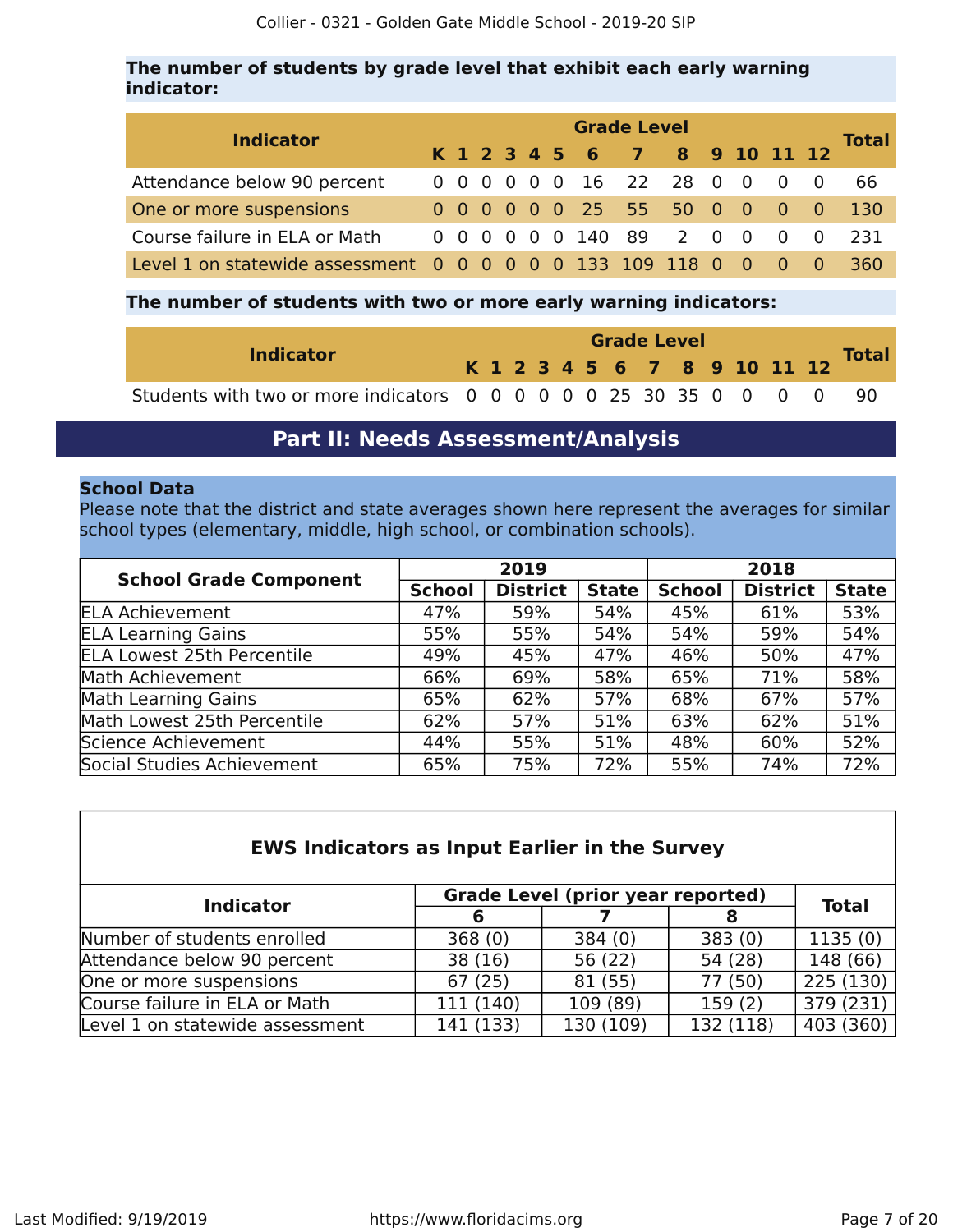### **Grade Level Data**

NOTE: This data is raw data and includes ALL students who tested at the school. This is not school grade data.

NOTE: An asterisk (\*) in any cell indicates the data has been suppressed due to fewer than 10 students tested, or all tested students scoring the same.

|                          |      |               | <b>ELA</b>      |                                                 |              |                                              |
|--------------------------|------|---------------|-----------------|-------------------------------------------------|--------------|----------------------------------------------|
| Grade                    | Year | <b>School</b> | <b>District</b> | School-<br><b>District</b><br><b>Comparison</b> | <b>State</b> | School-<br><b>State</b><br><b>Comparison</b> |
| 06                       | 2019 | 39%           | 56%             | $-17%$                                          | 54%          | $-15%$                                       |
|                          | 2018 | 40%           | 56%             | $-16%$                                          | 52%          | $-12%$                                       |
| Same Grade Comparison    |      | $-1\%$        |                 |                                                 |              |                                              |
| <b>Cohort Comparison</b> |      |               |                 |                                                 |              |                                              |
| 07                       | 2019 | 44%           | 55%             | $-11%$                                          | 52%          | $-8%$                                        |
|                          | 2018 | 40%           | 54%             | $-14%$                                          | 51%          | $-11%$                                       |
| Same Grade Comparison    |      | 4%            |                 |                                                 |              |                                              |
| <b>Cohort Comparison</b> |      | 4%            |                 |                                                 |              |                                              |
| 08                       | 2019 | 46%           | 58%             | $-12%$                                          | 56%          | $-10%$                                       |
|                          | 2018 | 47%           | 63%             | $-16%$                                          | 58%          | $-11%$                                       |
| Same Grade Comparison    |      | $-1\%$        |                 |                                                 |              |                                              |
| <b>Cohort Comparison</b> |      | 6%            |                 |                                                 |              |                                              |

|                          |      |               | <b>MATH</b>     |                                                 |              |                                              |
|--------------------------|------|---------------|-----------------|-------------------------------------------------|--------------|----------------------------------------------|
| Grade                    | Year | <b>School</b> | <b>District</b> | School-<br><b>District</b><br><b>Comparison</b> | <b>State</b> | School-<br><b>State</b><br><b>Comparison</b> |
| 06                       | 2019 | 51%           | 61%             | $-10%$                                          | 55%          | $-4%$                                        |
|                          | 2018 | 60%           | 62%             | $-2%$                                           | 52%          | 8%                                           |
| Same Grade Comparison    |      | $-9%$         |                 |                                                 |              |                                              |
| <b>Cohort Comparison</b> |      |               |                 |                                                 |              |                                              |
| 07                       | 2019 | 66%           | 66%             | $0\%$                                           | 54%          | 12%                                          |
|                          | 2018 | 61%           | 67%             | $-6%$                                           | 54%          | 7%                                           |
| Same Grade Comparison    |      | 5%            |                 |                                                 |              |                                              |
| <b>Cohort Comparison</b> |      | 6%            |                 |                                                 |              |                                              |
| 08                       | 2019 | 42%           | 36%             | 6%                                              | 46%          | $-4%$                                        |
|                          | 2018 | 47%           | 43%             | 4%                                              | 45%          | 2%                                           |
| Same Grade Comparison    |      | $-5%$         |                 |                                                 |              |                                              |
| <b>Cohort Comparison</b> |      | $-19%$        |                 |                                                 |              |                                              |

|                          |      |               | <b>SCIENCE</b>  |                                                 |              |                                              |
|--------------------------|------|---------------|-----------------|-------------------------------------------------|--------------|----------------------------------------------|
| <b>Grade</b>             | Year | <b>School</b> | <b>District</b> | School-<br><b>District</b><br><b>Comparison</b> | <b>State</b> | School-<br><b>State</b><br><b>Comparison</b> |
| 08                       | 2019 | 39%           | 52%             | $-13%$                                          | 48%          | $-9%$                                        |
|                          | 2018 | 44%           | 56%             | $-12%$                                          | 50%          | $-6%$                                        |
| Same Grade Comparison    |      | $-5%$         |                 |                                                 |              |                                              |
| <b>Cohort Comparison</b> |      |               |                 |                                                 |              |                                              |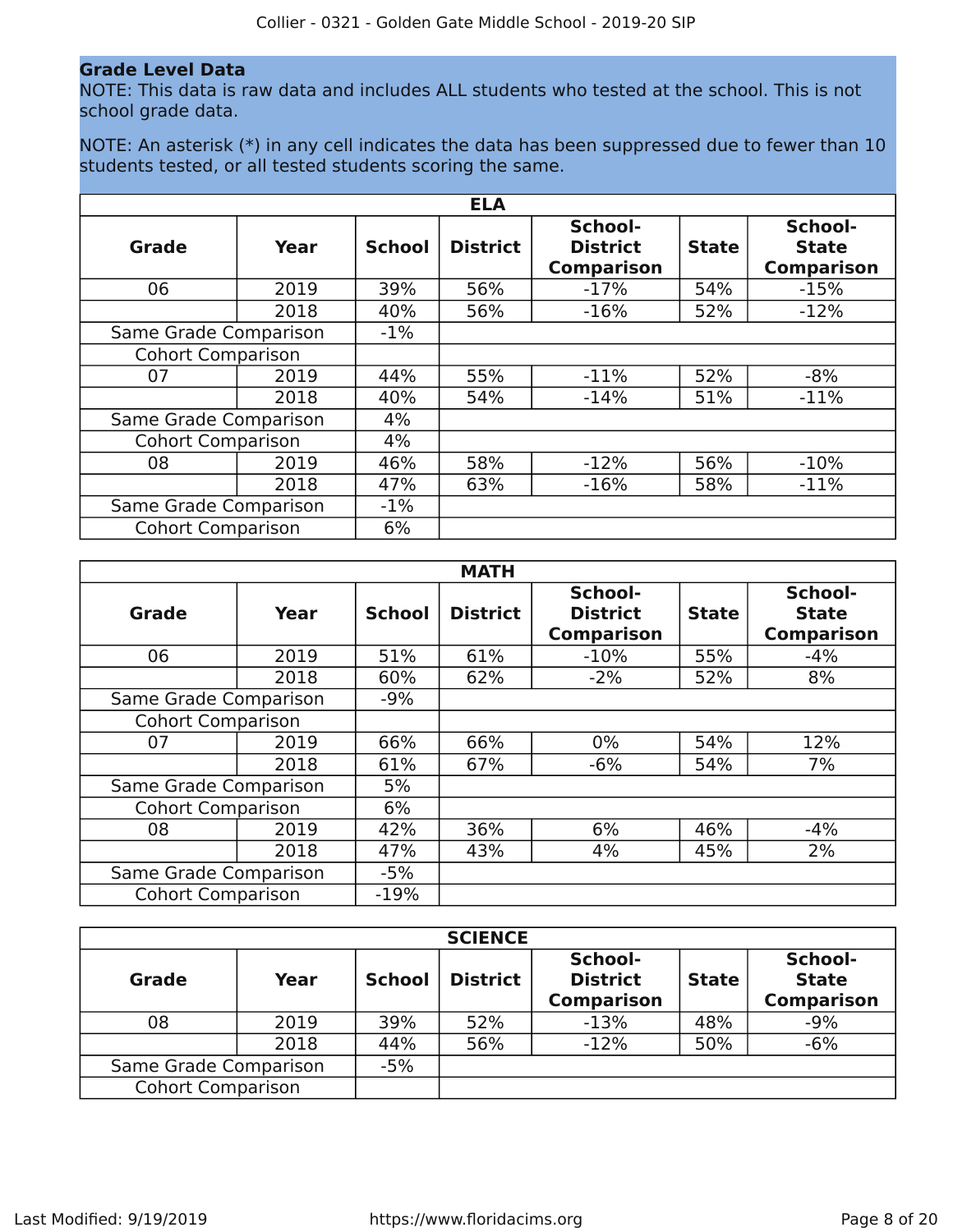|      |               |                 | <b>BIOLOGY EOC</b>                               |              |                                               |
|------|---------------|-----------------|--------------------------------------------------|--------------|-----------------------------------------------|
| Year | <b>School</b> | <b>District</b> | <b>School</b><br><b>Minus</b><br><b>District</b> | <b>State</b> | <b>School</b><br><b>Minus</b><br><b>State</b> |
| 2019 |               |                 |                                                  |              |                                               |
| 2018 |               |                 |                                                  |              |                                               |
|      |               |                 | <b>CIVICS EOC</b>                                |              |                                               |
| Year | <b>School</b> | <b>District</b> | <b>School</b><br><b>Minus</b><br><b>District</b> | <b>State</b> | <b>School</b><br><b>Minus</b><br><b>State</b> |
| 2019 | 59%           | 72%             | $-13%$                                           | 71%          | $-12%$                                        |
| 2018 | 53%           | 70%             | $-17%$                                           | 71%          | $-18%$                                        |
|      | Compare       | 6%              |                                                  |              |                                               |
|      |               |                 | <b>HISTORY EOC</b>                               |              |                                               |
| Year | <b>School</b> | <b>District</b> | <b>School</b><br><b>Minus</b><br><b>District</b> | <b>State</b> | <b>School</b><br><b>Minus</b><br><b>State</b> |
| 2019 |               |                 |                                                  |              |                                               |
| 2018 |               |                 |                                                  |              |                                               |
|      |               |                 | <b>ALGEBRA EOC</b>                               |              |                                               |
| Year | <b>School</b> | <b>District</b> | <b>School</b><br><b>Minus</b><br><b>District</b> | <b>State</b> | <b>School</b><br><b>Minus</b><br><b>State</b> |
| 2019 | 89%           | 67%             | 22%                                              | 61%          | 28%                                           |
| 2018 | 90%           | 67%             | 23%                                              | 62%          | 28%                                           |
|      | Compare       | $-1%$           |                                                  |              |                                               |
|      |               |                 | <b>GEOMETRY EOC</b>                              |              |                                               |
| Year | <b>School</b> | <b>District</b> | <b>School</b><br><b>Minus</b><br><b>District</b> | <b>State</b> | <b>School</b><br><b>Minus</b><br><b>State</b> |
| 2019 | 0%            | 59%             | $-59%$                                           | 57%          | $-57%$                                        |
| 2018 |               |                 |                                                  |              |                                               |

### **Subgroup Data**

|                  | <b>2019 SCHOOL GRADE COMPONENTS BY SUBGROUPS</b> |                  |                          |                     |                   |                           |             |            |                     |              |                                              |
|------------------|--------------------------------------------------|------------------|--------------------------|---------------------|-------------------|---------------------------|-------------|------------|---------------------|--------------|----------------------------------------------|
| <b>Subgroups</b> | ELA<br>Ach.                                      | <b>ELA</b><br>LG | <b>ELA</b><br>LG<br>L25% | <b>Math</b><br>Ach. | <b>Math</b><br>LG | <b>Math</b><br>LG<br>L25% | Sci<br>Ach. | SS<br>Ach. | <b>MS</b><br>Accel. | Grad<br>Rate | C & C<br><b>Accel</b><br>$ 2016-17 2016-17 $ |
| <b>SWD</b>       | 26                                               | 47               | 41                       | 42                  | 56                | 53                        | 27          | 42         |                     |              |                                              |
| <b>ELL</b>       | 27                                               | 50               | 52                       | 54                  | 60                | 62                        | 19          | 44         | 76                  |              |                                              |
| <b>BLK</b>       | 49                                               | 54               | 49                       | 64                  | 61                | 56                        | 39          | 67         | 78                  |              |                                              |
| <b>HSP</b>       | 47                                               | 56               | 48                       | 65                  | 66                | 63                        | 45          | 65         | 77                  |              |                                              |
| <b>MUL</b>       | 67                                               | 33               |                          | 75                  | 58                |                           |             |            |                     |              |                                              |
| <b>WHT</b>       | 47                                               | 60               |                          | 69                  | 70                | 64                        | 58          | 76         | 69                  |              |                                              |
| <b>FRL</b>       | 46                                               | 56               | 49                       | 65                  | 65                | 61                        | 41          | 66         | 76                  |              |                                              |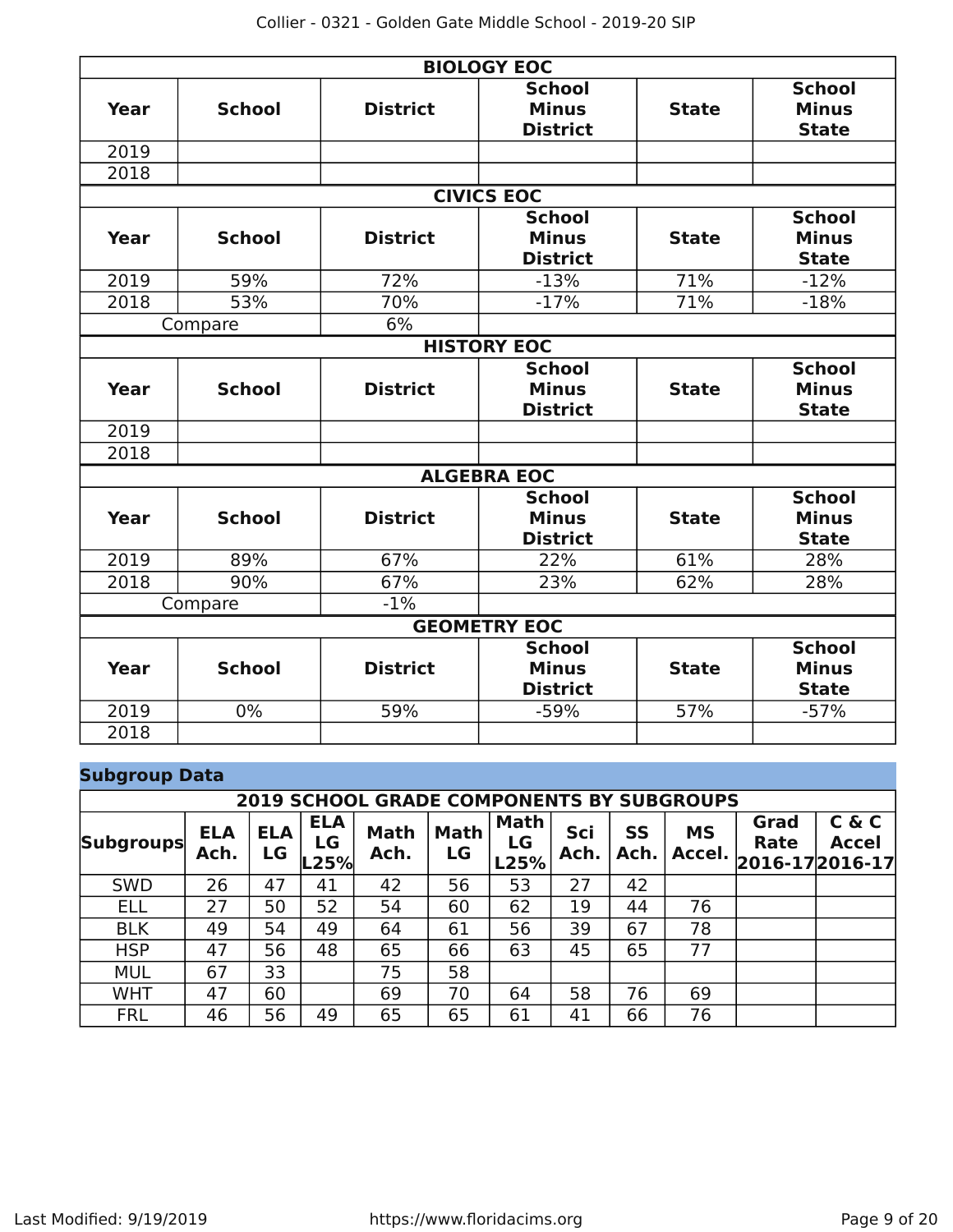| Collier - 0321 - Golden Gate Middle School - 2019-20 SIP |  |
|----------------------------------------------------------|--|
|----------------------------------------------------------|--|

|                  | <b>2018 SCHOOL GRADE COMPONENTS BY SUBGROUPS</b> |                  |                               |                     |                   |                           |             |            |                     |                                |                       |
|------------------|--------------------------------------------------|------------------|-------------------------------|---------------------|-------------------|---------------------------|-------------|------------|---------------------|--------------------------------|-----------------------|
| <b>Subgroups</b> | <b>ELA</b><br>Ach.                               | <b>ELA</b><br>LG | <b>ELA</b><br>LG<br>$ L25\% $ | <b>Math</b><br>Ach. | <b>Math</b><br>LG | <b>Math</b><br>LG<br>L25% | Sci<br>Ach. | SS<br>Ach. | <b>MS</b><br>Accel. | Grad<br>Rate<br>2015-162015-16 | C & C<br><b>Accel</b> |
| <b>SWD</b>       | 22                                               | 38               | 35                            | 34                  | 42                | 35                        | 15          | 26         |                     |                                |                       |
| <b>ELL</b>       | 19                                               | 49               | 45                            | 37                  | 60                | 67                        | 24          | 32         | 90                  |                                |                       |
| <b>BLK</b>       | 43                                               | 54               | 45                            | 64                  | 69                | 68                        | 46          | 66         | 87                  |                                |                       |
| <b>HSP</b>       | 46                                               | 55               | 46                            | 65                  | 68                | 63                        | 49          | 53         | 90                  |                                |                       |
| <b>MUL</b>       | 53                                               | 67               |                               | 73                  | 73                |                           |             |            |                     |                                |                       |
| <b>WHT</b>       | 40                                               | 40               | 50                            | 58                  | 63                | 54                        | 42          | 39         |                     |                                |                       |
| <b>FRL</b>       | 45                                               | 54               | 45                            | 65                  | 68                | 63                        | 48          | 55         | 90                  |                                |                       |

### **ESSA Data**

This data has been updated for the 2018-19 school year as of 7/16/2019.

| <b>ESSA Federal Index</b>                                                       |                |
|---------------------------------------------------------------------------------|----------------|
| ESSA Category (TS&I or CS&I)                                                    | N/A            |
| <b>OVERALL Federal Index - All Students</b>                                     | 58             |
| <b>OVERALL Federal Index Below 41% All Students</b>                             | <b>NO</b>      |
| <b>Total Number of Subgroups Missing the Target</b>                             | $\Omega$       |
| Progress of English Language Learners in Achieving English Language Proficiency | 47             |
| <b>Total Points Earned for the Federal Index</b>                                | 577            |
| Total Components for the Federal Index                                          | 10             |
| <b>Percent Tested</b>                                                           | 99%            |
| <b>Subgroup Data</b>                                                            |                |
| <b>Students With Disabilities</b>                                               |                |
| Federal Index - Students With Disabilities                                      | 42             |
| Students With Disabilities Subgroup Below 41% in the Current Year?              | <b>NO</b>      |
| Number of Consecutive Years Students With Disabilities Subgroup Below 32%       | $\overline{0}$ |
| <b>English Language Learners</b>                                                |                |
| Federal Index - English Language Learners                                       | 49             |
| English Language Learners Subgroup Below 41% in the Current Year?               | <b>NO</b>      |
| Number of Consecutive Years English Language Learners Subgroup Below 32%        | $\mathbf 0$    |
| <b>Asian Students</b>                                                           |                |
| Federal Index - Asian Students                                                  |                |
| Asian Students Subgroup Below 41% in the Current Year?                          | N/A            |
| Number of Consecutive Years Asian Students Subgroup Below 32%                   | $\overline{0}$ |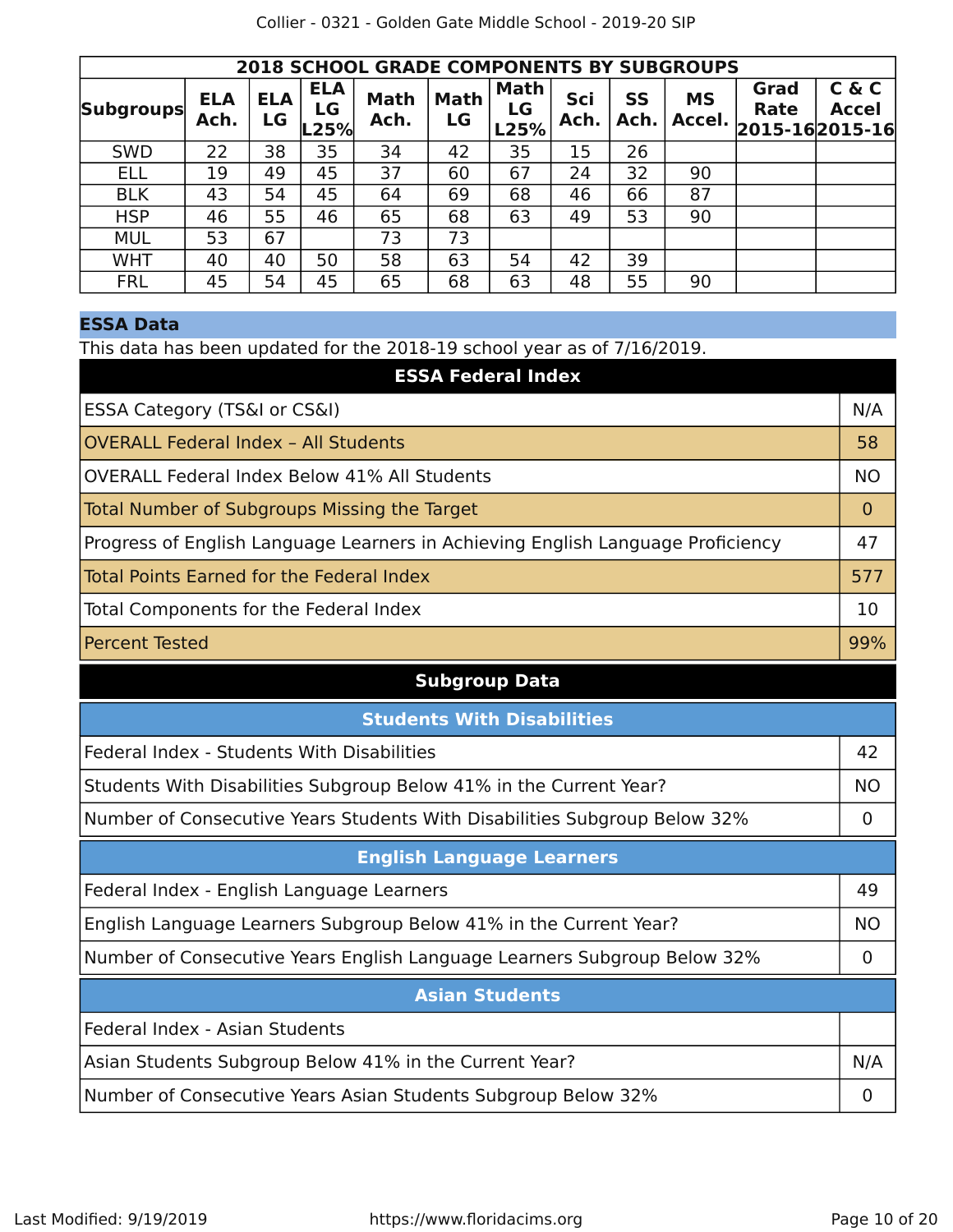Collier - 0321 - Golden Gate Middle School - 2019-20 SIP

| <b>Black/African American Students</b>                                                |             |
|---------------------------------------------------------------------------------------|-------------|
| Federal Index - Black/African American Students                                       | 58          |
| Black/African American Students Subgroup Below 41% in the Current Year?               | <b>NO</b>   |
| Number of Consecutive Years Black/African American Students Subgroup Below 32%        | 0           |
| <b>Hispanic Students</b>                                                              |             |
| Federal Index - Hispanic Students                                                     | 58          |
| Hispanic Students Subgroup Below 41% in the Current Year?                             | <b>NO</b>   |
| Number of Consecutive Years Hispanic Students Subgroup Below 32%                      | 0           |
| <b>Multiracial Students</b>                                                           |             |
| Federal Index - Multiracial Students                                                  | 58          |
| Multiracial Students Subgroup Below 41% in the Current Year?                          | <b>NO</b>   |
| Number of Consecutive Years Multiracial Students Subgroup Below 32%                   | 0           |
| <b>Native American Students</b>                                                       |             |
| Federal Index - Native American Students                                              |             |
| Native American Students Subgroup Below 41% in the Current Year?                      | N/A         |
| Number of Consecutive Years Native American Students Subgroup Below 32%               | $\mathbf 0$ |
| <b>Pacific Islander Students</b>                                                      |             |
| Federal Index - Pacific Islander Students                                             |             |
| Pacific Islander Students Subgroup Below 41% in the Current Year?                     | N/A         |
| Number of Consecutive Years Pacific Islander Students Subgroup Below 32%              | 0           |
| <b>White Students</b>                                                                 |             |
| Federal Index - White Students                                                        | 64          |
| White Students Subgroup Below 41% in the Current Year?                                | <b>NO</b>   |
| Number of Consecutive Years White Students Subgroup Below 32%                         | 0           |
| <b>Economically Disadvantaged Students</b>                                            |             |
| Federal Index - Economically Disadvantaged Students                                   | 57          |
| Economically Disadvantaged Students Subgroup Below 41% in the Current Year?           | <b>NO</b>   |
| Number of Consecutive Years Economically Disadvantaged Students Subgroup Below<br>32% | 0           |

**Analysis**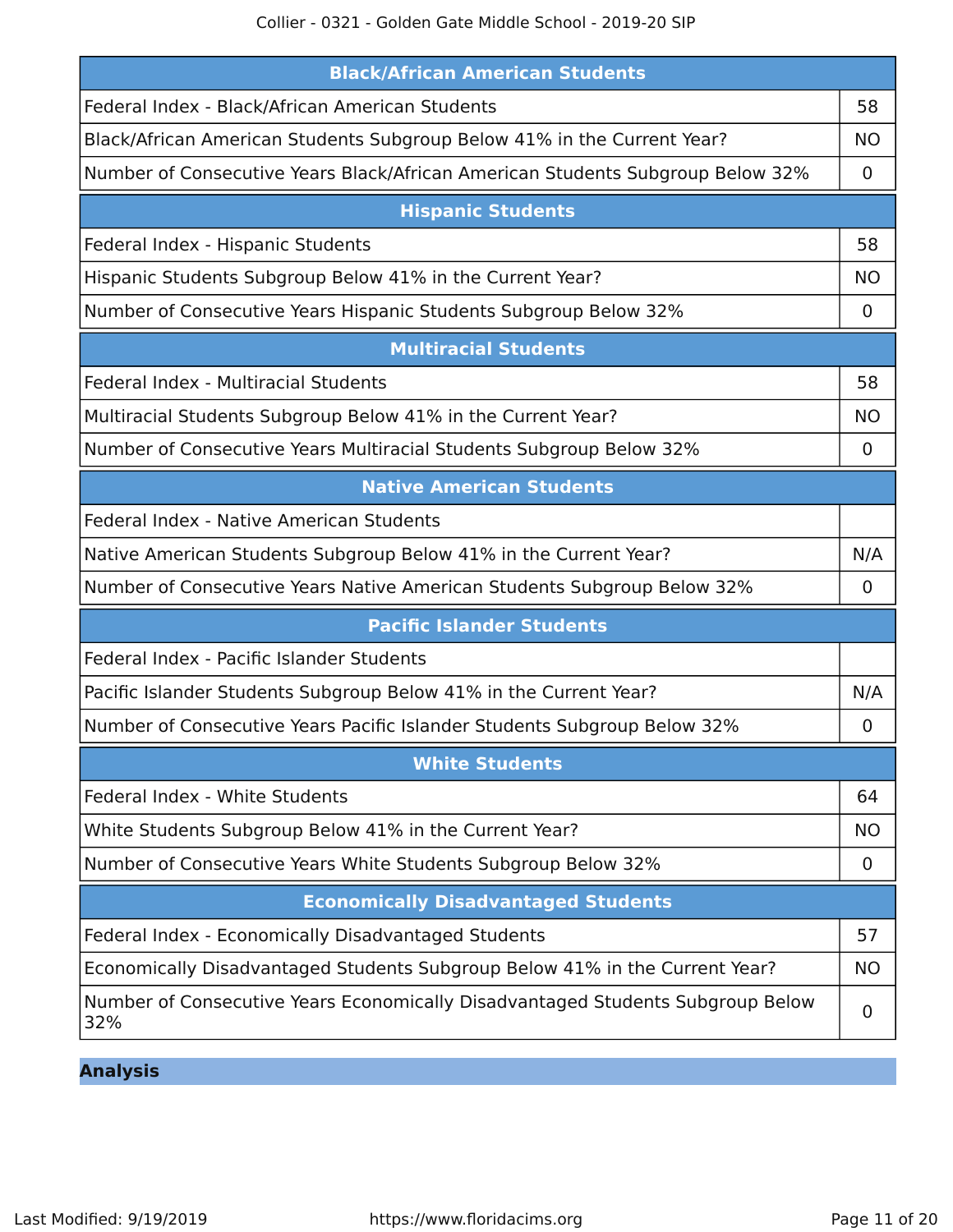### **Data Reflection**

Answer the following reflection prompts after examining any/all relevant school data sources (see guide for examples for relevant data sources).

### **Which data component showed the lowest performance? Explain the contributing factor(s) to last year's low performance and discuss any trends**

Golden Gate Middle School performed the lowest on Science Achievement (44%), with the state percentage at 51% and the district at 55%. Factors contributing to performance in this area include losing a very experienced science teacher, the addition of two science teachers who were new to the curriculum, and a decline in proficiency levels of SWD and ELL students. Trend data shows that there was a decline in Science Achievement at state and district levels as well.

### **Which data component showed the greatest decline from the prior year? Explain the factor(s) that contributed to this decline**

Science Achievement showed the greatest decline from the prior year (48% to 44%). Factors contributing to performance in this area include losing a very experienced science teacher, the addition of two science teachers who were new to the curriculum, and a decline in proficiency levels of SWD and ELL students. Trend data shows that there was a decline in Science Achievement at state and district levels as well.

### **Which data component had the greatest gap when compared to the state average? Explain the factor(s) that contributed to this gap and any trends**

Math Lowest 25th Percentile had the greatest gap when compared to the state average with Golden Gate Middle's average at 62% and the state average at 51%. Factors contributing to scoring above the state average include placement of strong content area teachers with lowest performing students, an increased focus on teacher understanding of how standards are assessed, and utilization of digital resources (ALEKS).

### **Which data component showed the most improvement? What new actions did your school take in this area?**

Social Studies Achievement was the data component showing the most improvement with 55% in SY 2018 and 65% in SY 2019. Factors contributing to improvement in the area of Social Studies Achievement include the addition of a social studies teacher with experience in working with SWD students, the addition of an inclusion teacher in some Civics classes to provide support to students with disabilities (SWD), and increased use of district provided digital resources (PrepWorks).

### **Reflecting on the EWS data from Part I (D), identify one or two potential areas of concern? (see Guidance tab for additional information)**

Potential areas of concern include the number of students at Level 1 on statewide assessment and course failures in ELA or math.

### **Rank your highest priorities (maximum of 5) for schoolwide improvement in the upcoming school year**

1. Decrease the percentage of level 1s and 2s on by 3% and increase the percentage of level 4s and 5s by 3% on FSA ELA 2. Decrease the percentage of level 1s and 2s by 3% and increase the percentage of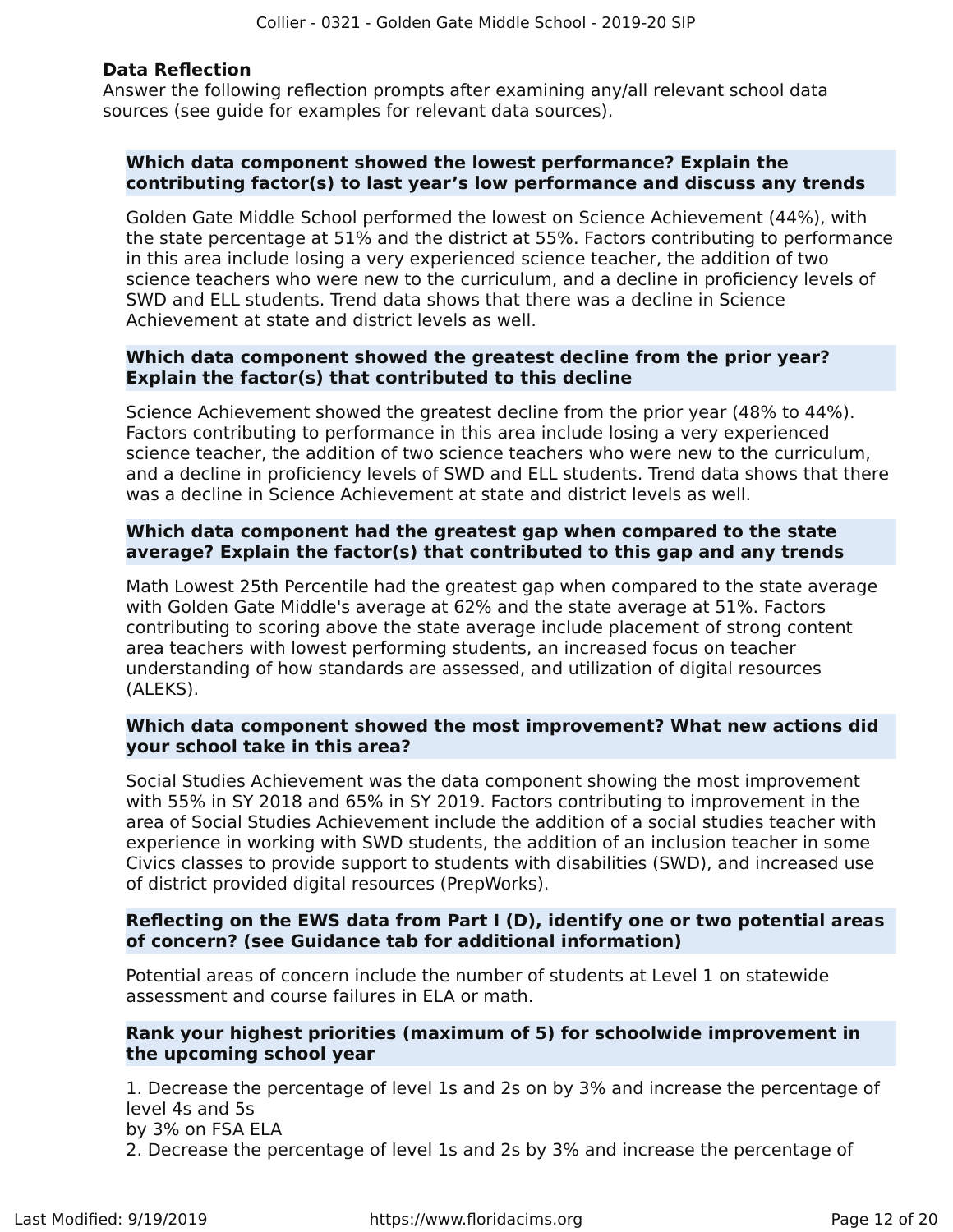level 4s and 5s by 3% on the Civics EOC.

3. Decrease the percentage of level 1s and 2s by 3% and increase the percentage of level 4s and 5s by 3% in the state science assessment.

4. Decrease the percentage of level 1s and 2s by 3% and increase the percentage of level 4s and 5s by 3% on FSA Math

5. Decrease the number of disciplinary office referrals by 15%

### **Part III: Planning for Improvement**

<span id="page-12-0"></span>**Areas of Focus:**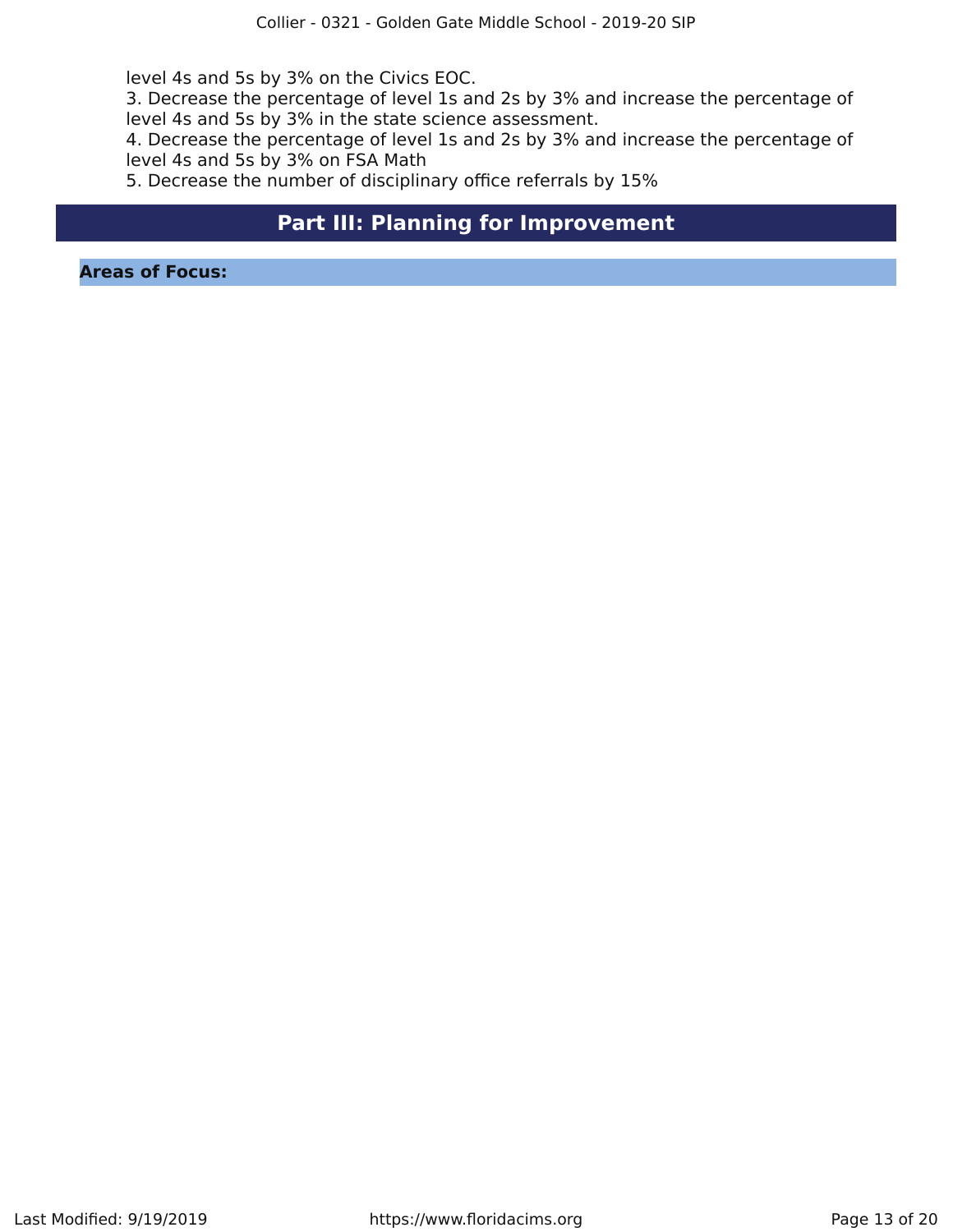| #1                                                                                            |                                                                                                                                                                                                                                                                                                                                                                                                                                                                                                                                                                                                                                                                                                                                                                                                                                                                                                                                                                                                                                                                                                                                                                                                                                                                                                                                                                                               |
|-----------------------------------------------------------------------------------------------|-----------------------------------------------------------------------------------------------------------------------------------------------------------------------------------------------------------------------------------------------------------------------------------------------------------------------------------------------------------------------------------------------------------------------------------------------------------------------------------------------------------------------------------------------------------------------------------------------------------------------------------------------------------------------------------------------------------------------------------------------------------------------------------------------------------------------------------------------------------------------------------------------------------------------------------------------------------------------------------------------------------------------------------------------------------------------------------------------------------------------------------------------------------------------------------------------------------------------------------------------------------------------------------------------------------------------------------------------------------------------------------------------|
| <b>Title</b>                                                                                  | Increase proficiency on state assessments                                                                                                                                                                                                                                                                                                                                                                                                                                                                                                                                                                                                                                                                                                                                                                                                                                                                                                                                                                                                                                                                                                                                                                                                                                                                                                                                                     |
| <b>Rationale</b>                                                                              | Although GGM demonstrated an increase in proficiency levels on most state<br>assessments, we are still below the district and/or state averages for<br>schools of similar type. With a focus on increasing proficiency levels in<br>tested areas, student learning and success will be impacted in other content<br>areas as well.                                                                                                                                                                                                                                                                                                                                                                                                                                                                                                                                                                                                                                                                                                                                                                                                                                                                                                                                                                                                                                                            |
| <b>State the</b><br>measureable<br>outcome the<br>school plans<br>to achieve<br><b>Person</b> | The percentage of level 1s and 2s will decrease by 3% and the percentage<br>of 4s and 5s will increase by 3% on FSA ELA, FSA Math, Civics EOC, and<br>NGSSS Science.                                                                                                                                                                                                                                                                                                                                                                                                                                                                                                                                                                                                                                                                                                                                                                                                                                                                                                                                                                                                                                                                                                                                                                                                                          |
| responsible<br>for<br>monitoring<br>outcome                                                   | Valerie Hernandez (hernav1@collierschools.com)                                                                                                                                                                                                                                                                                                                                                                                                                                                                                                                                                                                                                                                                                                                                                                                                                                                                                                                                                                                                                                                                                                                                                                                                                                                                                                                                                |
| <b>Evidence-</b><br>based<br><b>Strategy</b>                                                  | The process of analyzing student data to plan for and implement instruction<br>will be ongoing. The use of data from teacher and district created<br>assessments and district provided digital resources will guide instruction/<br>remediation.                                                                                                                                                                                                                                                                                                                                                                                                                                                                                                                                                                                                                                                                                                                                                                                                                                                                                                                                                                                                                                                                                                                                              |
| <b>Rationale for</b><br><b>Evidence-</b><br>based<br><b>Strategy</b>                          | The master schedule allows for common planning among core content area<br>teachers to plan for instruction, share best practices, and create/analyze<br>formative and summative assessments. Content area PLCs are scheduled to<br>allow for analyzing of district assessment data and district provided digital<br>resource data.                                                                                                                                                                                                                                                                                                                                                                                                                                                                                                                                                                                                                                                                                                                                                                                                                                                                                                                                                                                                                                                            |
| <b>Action Step</b>                                                                            |                                                                                                                                                                                                                                                                                                                                                                                                                                                                                                                                                                                                                                                                                                                                                                                                                                                                                                                                                                                                                                                                                                                                                                                                                                                                                                                                                                                               |
| <b>Description</b>                                                                            | 1. The master schedule will reflect common planning by grade/content level<br>and common planning groups will submit lesson plans in Office 365.<br>2. Content area common planning groups will share instructional strategies<br>aligned with grade level/content area standards.<br>3. Administrators will conduct observations on a regular basis and provide<br>focused feedback using the Marzano Focused Teacher Evaluation Model.<br>3. Content area PLCs will meet monthly to review district assessment and/or<br>district digital resource data.<br>4. The administrative team will review grades, lesson plans, assessment<br>data, and digital resource data.<br>5. The administrative and leadership teams will analyze district assessment<br>data to determine key adjustments, improvement strategies, and supports.<br>6. Core teachers will engage students in monitoring their own academic<br>progress using Academic Vital Statistics.<br>7. Student Success Plans will be created and implemented for students with<br>2 or more early warning indicators in the areas of a grades and state<br>assessment scores.<br>8. A new resource teacher position has been added; this teacher will support<br>teachers/students in our sheltered English Language Learners (ELL)<br>program.<br>9. Use of student planner to reinforce student academic progress<br>monitoring. |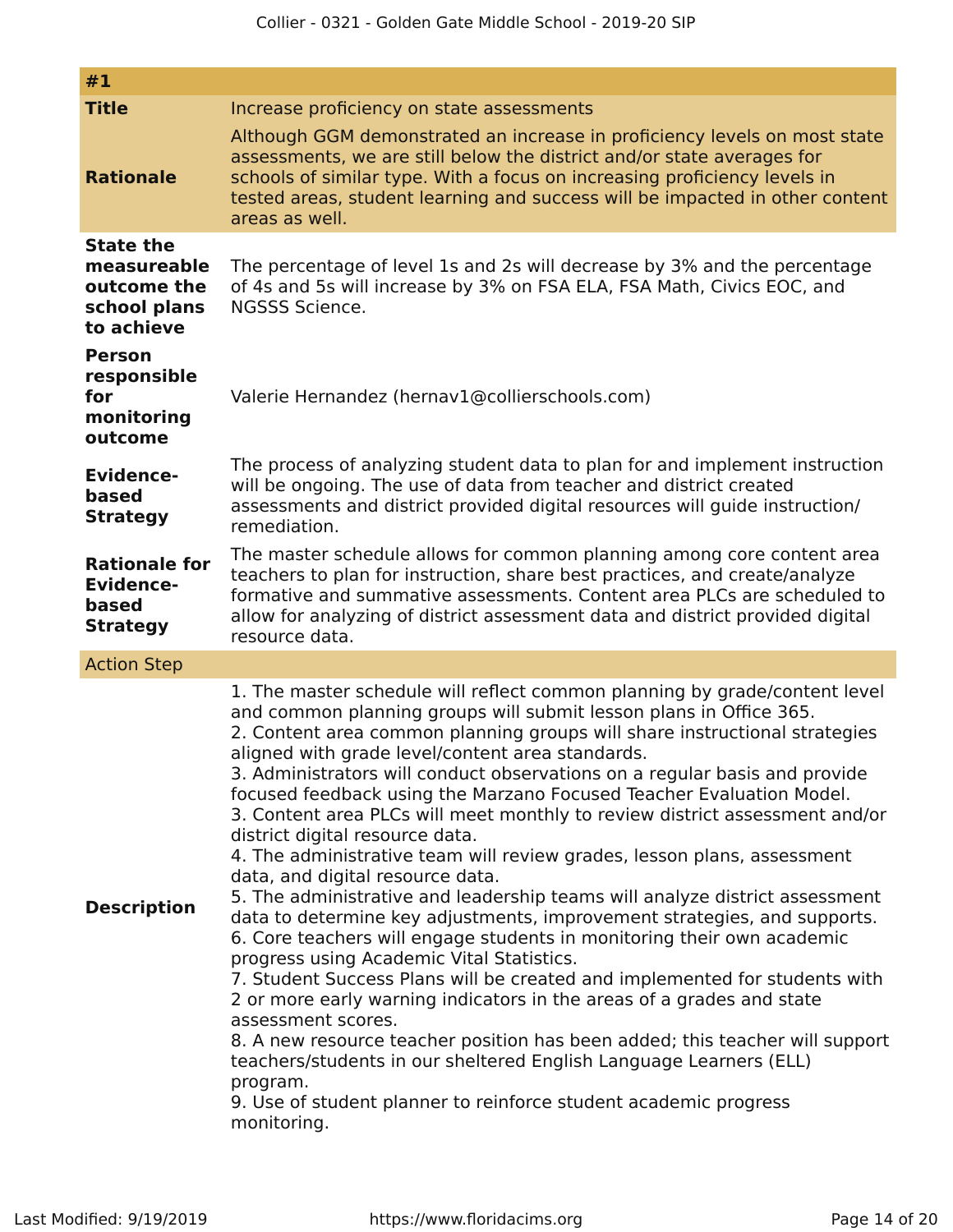| <b>Person</b><br><b>Responsible</b>                                          | Valerie Hernandez (hernav1@collierschools.com)                                                                                                                                                                                                                                                                                                                                                                                                                                                                                                                                                                                                                                                                                                  |  |  |  |
|------------------------------------------------------------------------------|-------------------------------------------------------------------------------------------------------------------------------------------------------------------------------------------------------------------------------------------------------------------------------------------------------------------------------------------------------------------------------------------------------------------------------------------------------------------------------------------------------------------------------------------------------------------------------------------------------------------------------------------------------------------------------------------------------------------------------------------------|--|--|--|
| #2                                                                           |                                                                                                                                                                                                                                                                                                                                                                                                                                                                                                                                                                                                                                                                                                                                                 |  |  |  |
| <b>Title</b>                                                                 | Decrease the number of disciplinary office referrals by 15%                                                                                                                                                                                                                                                                                                                                                                                                                                                                                                                                                                                                                                                                                     |  |  |  |
| <b>Rationale</b>                                                             | The number of disciplinary office referrals increased from in SY 18-19 to SY<br>19-20. Increased disciplinary referrals leads to increased student time out of<br>the classroom which impacts student learning and success.                                                                                                                                                                                                                                                                                                                                                                                                                                                                                                                     |  |  |  |
| <b>State the</b><br>measureable<br>outcome the<br>school plans<br>to achieve | Our goal is to decrease the number of disciplinary office referrals by 15%.                                                                                                                                                                                                                                                                                                                                                                                                                                                                                                                                                                                                                                                                     |  |  |  |
| <b>Person</b><br>responsible<br>for<br>monitoring<br>outcome                 | Ashley Coloma (coloma@collierschools.com)                                                                                                                                                                                                                                                                                                                                                                                                                                                                                                                                                                                                                                                                                                       |  |  |  |
| <b>Evidence-</b><br>based<br><b>Strategy</b>                                 | Staff members will receive professional development on the progression of<br>discipline to assure office referrals are written only when they align with the<br>progression of discipline as well as on strategies for incorporating Positive<br>Behavior Support in the classroom.                                                                                                                                                                                                                                                                                                                                                                                                                                                             |  |  |  |
| <b>Rationale</b><br>for<br><b>Evidence-</b><br>based<br><b>Strategy</b>      | Data indicates that some referrals written last year did not align with the<br>established progression of discipline. A better understanding of acceptable<br>versus non-acceptable uses of referrals will limit the number of unnecessary<br>referrals written. Increased use of Positive Behavior Support strategies in the<br>classroom will lead to fewer behavior incidences, and as a result, fewer<br>referrals written.                                                                                                                                                                                                                                                                                                                 |  |  |  |
| <b>Action Step</b>                                                           |                                                                                                                                                                                                                                                                                                                                                                                                                                                                                                                                                                                                                                                                                                                                                 |  |  |  |
| <b>Description</b>                                                           | 1. Provide staff with professional development on the use of FOCUS for<br>recording of discipline occurrences.<br>2. Provide staff with professional development Positive Behavior Support<br>Strategies to use in the classroom.<br>3. Use of student planner to reinforce positive character traits.<br>4. Communicate errors and re-teach procedures when referrals are written<br>that do not adhere to the established progression of discipline.<br>5. Teachers will engage students in monitoring their own attendance and<br>discipline using Academic Vital Statistics.<br>6. Student Success Plans will be created and implemented for students with<br>2 or more early warning indicators in the areas of attendance and discipline. |  |  |  |
| <b>Person</b><br><b>Responsible</b>                                          | Ashley Coloma (coloma@collierschools.com)                                                                                                                                                                                                                                                                                                                                                                                                                                                                                                                                                                                                                                                                                                       |  |  |  |

### **Additional Schoolwide Improvement Priorities** (optional)

**After choosing your Area(s) of Focus, explain how you will address the remaining schoolwide improvement priorities (see the Guidance tab for more information)**

no additional goals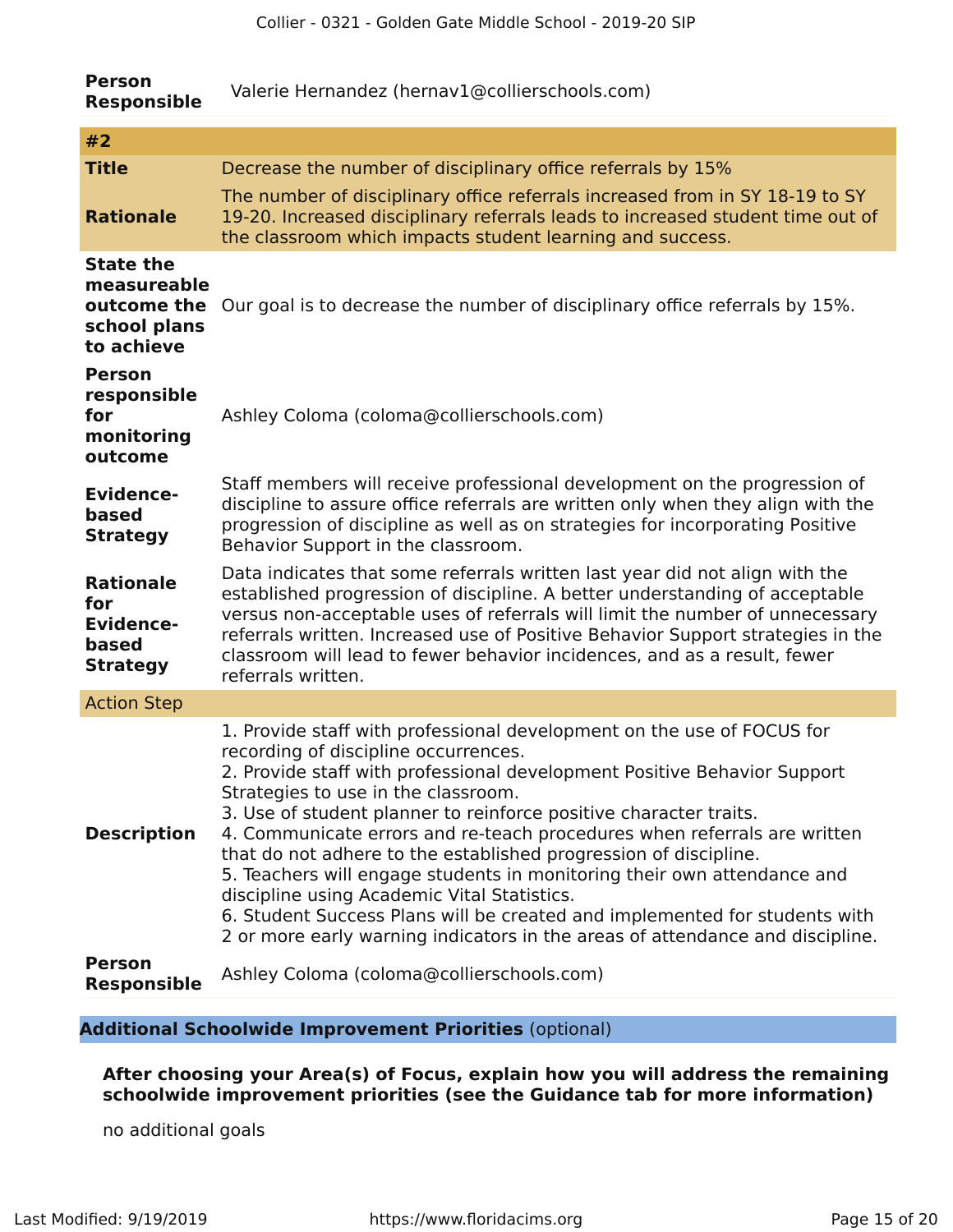### **Part IV: Title I Requirements**

### <span id="page-15-0"></span>**Additional Title I Requirements**

This section must be completed if the school is implementing a Title I, Part A schoolwide program and opts to use the Pilot SIP to satisfy the requirements of the schoolwide program plan, as outlined in the Every Student Succeeds Act, Public Law No. 114-95, § 1114(b). This section is not required for non-Title I schools.

### **Describe how the school plans to build positive relationships with parents, families, and other community stakeholders to fulfill the school's mission and support the needs of students**

Building relationships and understanding other cultures is paramount to us at Golden Gate Middle

School. The School Advisory Council and PTO, along with teacher committees institute various ways

for our students to celebrate and learn. We use the PBIS (Positive Behavior Intervention and Support)

system for team building and rewards. We have family events such as our fall festival and multicultural festival wherein families and community members are encouraged to come to school to celebrate. We also conduct workshops on relationship building, goal setting, and provide intervention time during class.

### **PFEP Link**

The school completes a Parental Involvement Plan (PFEP), which is available at the school site.

### **Describe how the school ensures the social-emotional needs of all students are being met, which may include providing counseling, mentoring and other pupil services**

Golden Gate Middle School counselors are available to all students on campus. Each child has a counselor assigned to him or her who begins to build a relationship with that student based on individual needs. Additionally, highly qualified case managers are assigned to manage the unique needs of students who require additional support to be successful both socially/emotionally as well as academically and a school psychologist is available to help identify and support students with social/emotional needs as well.

Throughout the school year principal, Valerie Hernandez, will address social-emotional learning (SEL) goals with staff, with particular focus on the use of Panorama, We Dine Together, and Handle With Care.

Panorama, an online platform for social-emotional learning (SEL) student surveys and data analytics, will be used to provide our staff with data to see how students are developing key social-emotional learning skills. Reports will help teachers and counselors identify students who need additional support and pair them up with peers based on similar or complementary strengths.

The "We Dine Together" (WDT) club will continue this year to help cultivate a culture of inclusivity. With We Dine Together, student leaders will make it a priority to create a positive social atmosphere on campus. For a new incoming student, the club will serve as a welcoming committee. To others, WDT will serve as a safe haven or space where students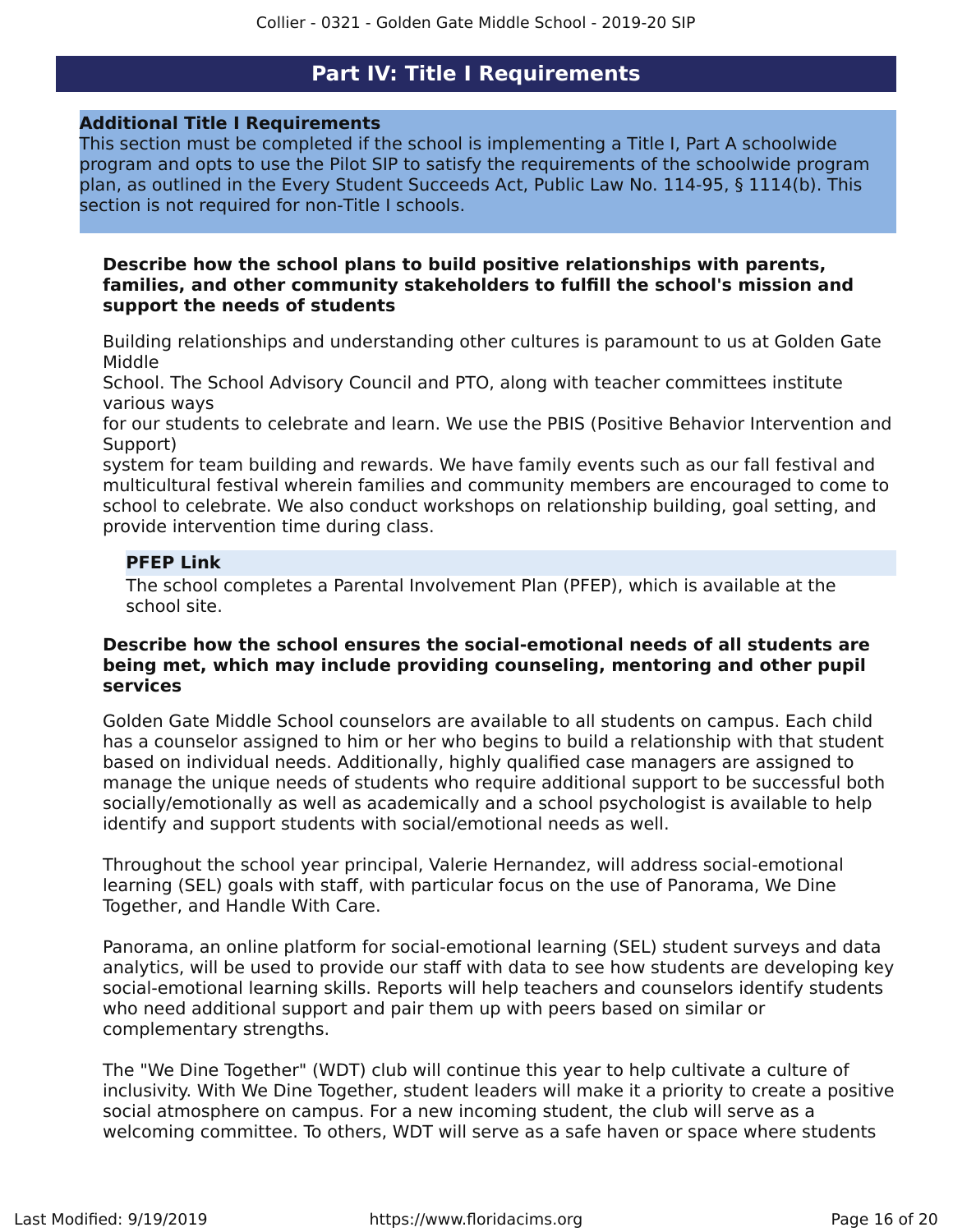can be themselves without fear of rejection.

As counselors/school psychologist become aware that a student is experiencing or has recently experienced a significant social or emotional event, they will notify staff who are in contact with the student to "Handle With Care". Although details of the event are not shared with staff, the Handle With Care status will signal them to be more aware of the student's behavior and social/emotional needs.

### **Describe the strategies the school employs to support incoming and outgoing cohorts of students in transition from one school level to another**

Students are provided an orientation and an opportunity to tour the campus prior to their enrollment.

Transitioning groups (from elementary to middle and from middle to high) are provided with course

selection orientation information, course completion requirements, Postive Behavior Supports/behavioral expectations, and general procedures information. Individual and/or small group transition meetings are also provided for special needs students to ensure that their transition is seamless. Sixth graders and new students are provided with the opportunity to tour the campus in August prior to the start of school. Grade level meetings are held at the beginning of the school year to familiarize students with expectations.

**Describe the process through which school leadership identifies and aligns all available resources (e.g., personnel, instructional, curricular) in order to meet the needs of all students and maximize desired student outcomes. Include the methodology for coordinating and supplementing federal, state and local funds, services and programs. Provide the person(s) responsible, frequency of meetings, how an inventory of resources is maintained and any problem-solving activities used to determine how to apply resources for the highest impact**

Collier County Schools provide a systematic and strategic approach to providing services through the District Strategic Plan and the K-12 Comprehensive Reading Plan. Goals and objectives of each program and department are aligned with these overarching district plans.

Title I Parts A, C, D, SIG 1003g, UniSIG, Title II, Part A and Title IV are managed out of the same department. They share administrative staff so that oversight, coordination, budgeting, staffing, and monitoring are efficiently coordinated. Informal communications and monthly administrative meetings are held to discuss program needs, issues and coordinate efforts.

Leadership staff of the Title I Parts A, C, D, Title II, Title III, Title IV, Head Start/VPK and Title IX programs meet monthly to coordinate efforts and receive joint staff development for improving their services.

Curriculum and Instruction (C&I) department meetings include program coordinators, including IDEA, Perkins, Head Start, and Career and Technical education.

Title IX, LEA, Title I Parts A and C coordinate services to identify and assist homeless children, assist with registration and provide support services. Title I and District jointly fund the Homeless Liaison to support homeless students in all schools.

Title I Parts A and C and Title III funds are coordinated to provide at risk students with supplemental instructional support and resources.

Title I and C&I coordinators collaborate in providing workshops to build the capacity of parents and foster strong home/school connections.

Title I, Parts A and C and Title II, Part A funds are coordinated to provide customized staff development that ensures students receive high quality, differentiated instruction. Title I, Part A funds are used in collaboration with Title II Part A and Reading Categorical to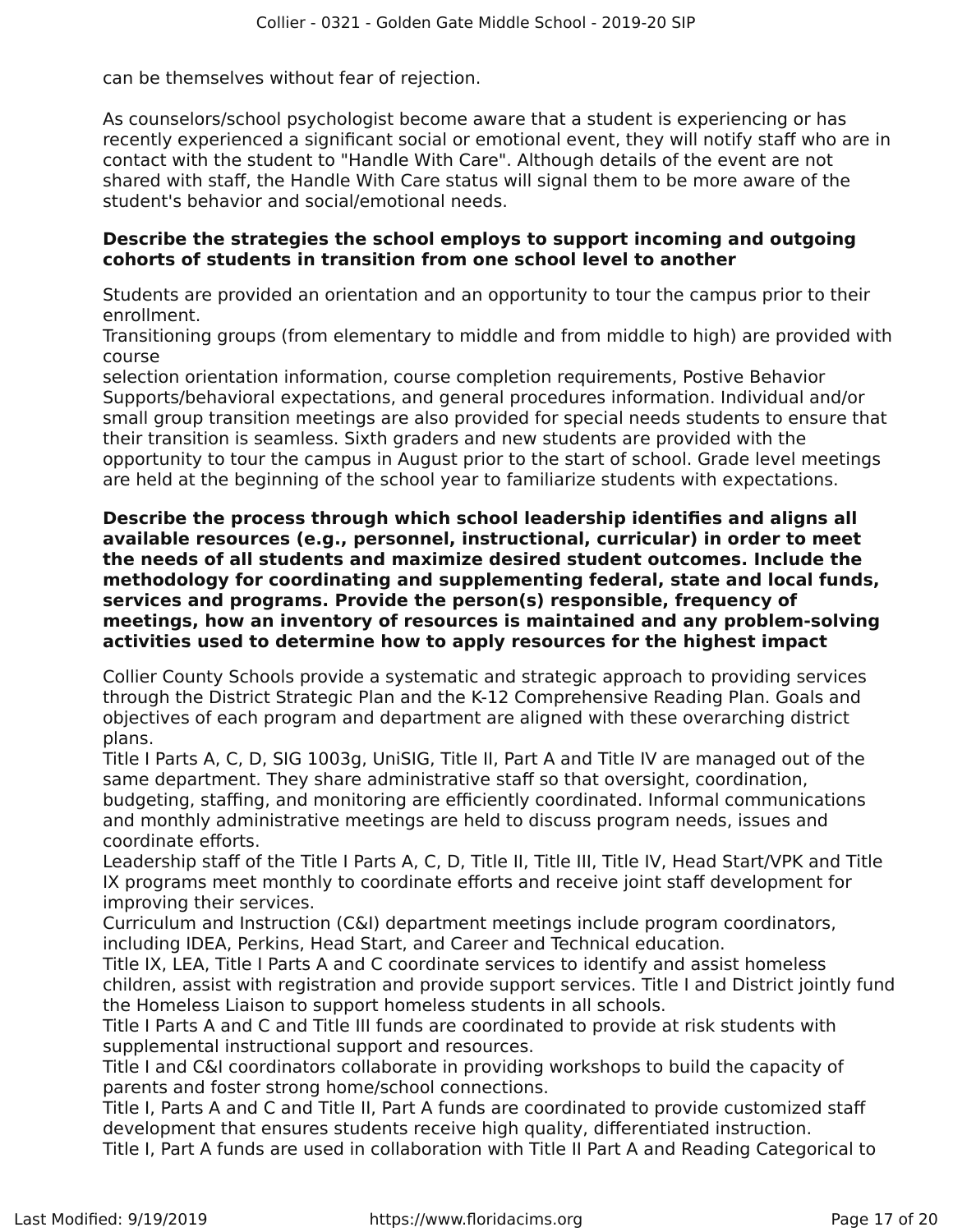fund Reading Coaches to support lowest performing schools. Title II, Part A and IDEA fund exam reimbursements to ensure staff meet certification requirements.

### **Describe the strategies the school uses to advance college and career awareness, which may include establishing partnerships with business, industry or community organizations**

GGM offers multiple levels of most of its academic coursework to support and challenge students.

Student achievement data and guidance from teacher and school counselors inform placement into

courses and a student's overall course of study.

Naviance is an online platform used to provide students, parents, and staff with numerous tools to support College and Career Readiness. It provides one location for students to upload documents, complete tasks, and explore careers and potential post-secondary options.

In the 8th grade, students take part in a career inventory through their U.S. History course, which helps them target areas of interest for their high school course of study. Participation in the CCPS sponsored middle school initiative partnership withJunior Achievement (JA) of Southwest Florida will bring the Economics for Success curriculum to 8th grade students. This curriculum focuses on the goal of achieving a successful economic life including choosing the right career.

To promote an interest in pursuing post secondary education and to assist in on-going career exploration and planning, all 7th grade students participate in a district designed and facilitated College and Career Readiness Experience. Students complete an interest inventory and view five video workshop modules on the topics of: High School Planning, Career and Technical Education, Scholarships and Financial Aid, College Majors and Campus Life, and High School Opportunities in the Arts. The culminating event of the experience is a tour of a local university campus.

Golden Gate Middle School offers Automation and Robotics, Entrepreneurship, and Design and Modeling has been added for the 2019-20 school year. High school level CTE courses are offered as well and teachers for these courses are provided with district wide professional development annually. Programs of Study are revised annually to reflect the current employment outlook for all programs.

<span id="page-17-0"></span>

| <b>Part V: Budget</b>    |              |                                                           |                                      |                   |            |              |
|--------------------------|--------------|-----------------------------------------------------------|--------------------------------------|-------------------|------------|--------------|
|                          | III.A        | Areas of Focus: Increase proficiency on state assessments |                                      |                   |            | \$476,846.14 |
|                          | l Function l | Object                                                    | <b>Budget Focus</b>                  | Funding<br>Source | <b>FTE</b> | 2019-20      |
|                          | 5100         | 130-Other Certified<br><b>Instructional Personnel</b>     | 10321 - Golden Gate<br>Middle School | Title, I Part A   | 0.18       | \$12,363.20  |
| Notes: Resource Teacher  |              |                                                           |                                      |                   |            |              |
|                          | 5100         | 150-Aides                                                 | 10321 - Golden Gate<br>Middle School | Title, I Part A   | 1.0        | \$32,279.79  |
| Notes: ELL Spanish Tutor |              |                                                           |                                      |                   |            |              |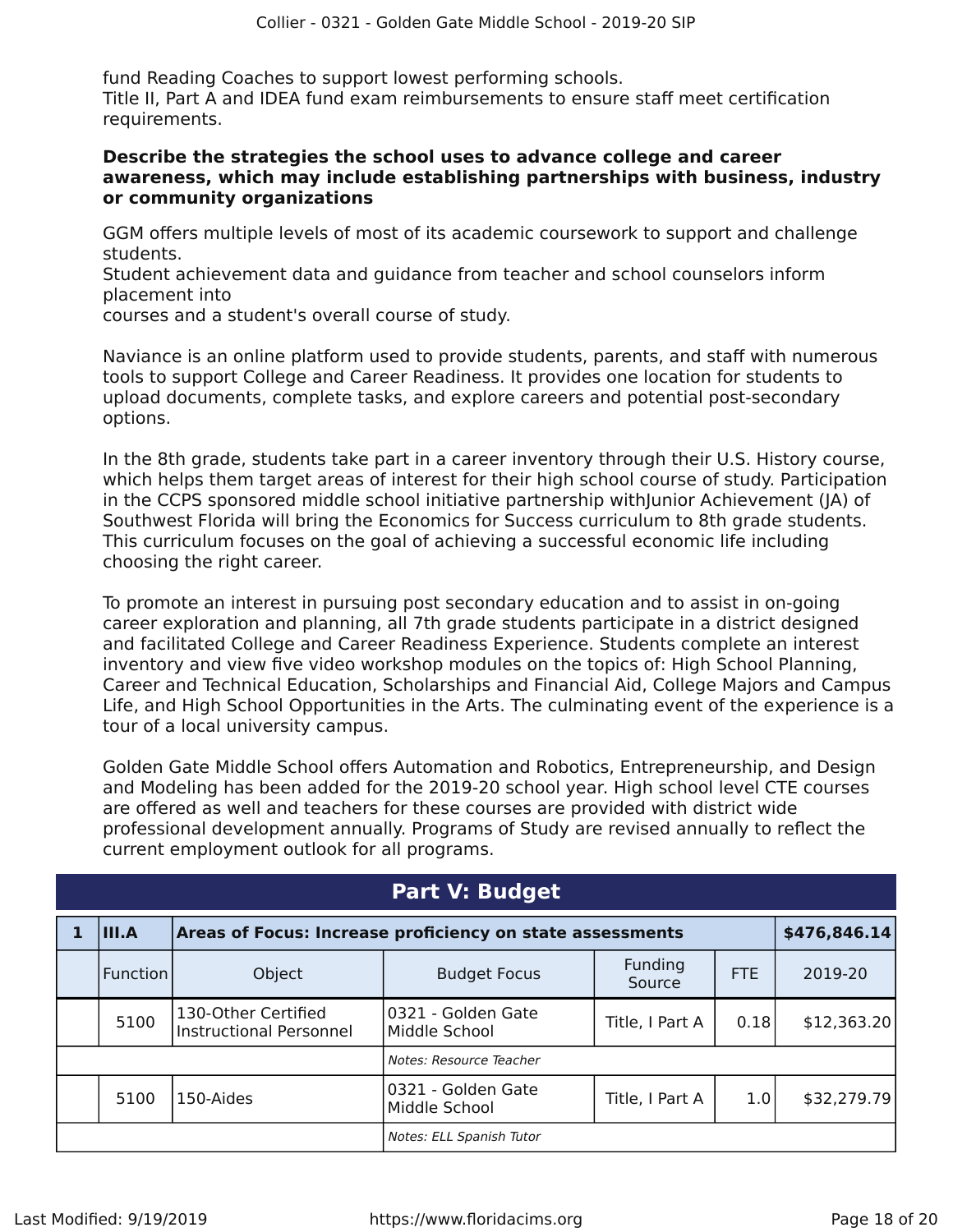|                | 5100                                                             | 150-Aides                                                                      | 0321 - Golden Gate<br>Middle School | Title, I Part A   | 1.0        | \$34,121.45 |
|----------------|------------------------------------------------------------------|--------------------------------------------------------------------------------|-------------------------------------|-------------------|------------|-------------|
|                |                                                                  |                                                                                | Notes: ELL Spanish Tutor            |                   |            |             |
|                | 5100                                                             | 150-Aides                                                                      | 0321 - Golden Gate<br>Middle School | Title, I Part A   | 1.0        | \$32,279.79 |
|                |                                                                  |                                                                                | Notes: ELL Creole Tutor             |                   |            |             |
|                | 6100                                                             | 130-Other Certified<br><b>Instructional Personnel</b>                          | 0321 - Golden Gate<br>Middle School | Title, I Part A   | 0.25       | \$16,611.34 |
|                |                                                                  |                                                                                | Notes: Counselor                    |                   |            |             |
|                | 6100                                                             | 160-Other Support<br>Personnel                                                 | 0321 - Golden Gate<br>Middle School | Title, I Part A   | 0.5        | \$16,692.39 |
|                | Notes: Parent Involvement Assistant                              |                                                                                |                                     |                   |            |             |
|                | 6400                                                             | 130-Other Certified<br><b>Instructional Personnel</b>                          | 0321 - Golden Gate<br>Middle School | Title, I Part A   | 1.0        | \$92,546.09 |
|                |                                                                  |                                                                                | <b>Notes: Reading Coach</b>         |                   |            |             |
|                | 6400                                                             | 130-Other Certified<br><b>Instructional Personnel</b>                          | 0321 - Golden Gate<br>Middle School | Title, I Part A   | 1.0        | \$73,449.56 |
|                |                                                                  |                                                                                | Notes: TSA Math Coach               |                   |            |             |
|                | 6400                                                             | 130-Other Certified<br><b>Instructional Personnel</b>                          | 0321 - Golden Gate<br>Middle School | Title, I Part A   | 0.5        | \$34,342.24 |
|                |                                                                  |                                                                                | Notes: TSA Science Coach            |                   |            |             |
|                | 5100                                                             | 130-Other Certified<br><b>Instructional Personnel</b>                          | 0321 - Golden Gate<br>Middle School | Title, I Part A   | 1.0        | \$41,615.82 |
|                |                                                                  |                                                                                | Notes: Resource Teacher             |                   |            |             |
|                | 5100                                                             | 150-Aides                                                                      | 0321 - Golden Gate<br>Middle School | Title, I Part A   | 1.0        | \$33,128.13 |
|                |                                                                  |                                                                                | Notes: Spanish Tutor                |                   |            |             |
|                | 5100                                                             | 150-Aides                                                                      | 0321 - Golden Gate<br>Middle School | Title, I Part A   | 1.0        | \$42,132.69 |
|                |                                                                  |                                                                                | Notes: Creole Tutor                 |                   |            |             |
|                | 5100                                                             | 510-Supplies                                                                   | 0321 - Golden Gate<br>Middle School | Title, I Part A   |            | \$7,191.86  |
|                | 5900                                                             | 130-Other Certified<br><b>Instructional Personnel</b>                          | 0321 - Golden Gate<br>Middle School | Title, I Part A   |            | \$4,959.62  |
|                | Notes: After school tutoring for STEAM initiative and NGSSS test |                                                                                |                                     |                   |            |             |
|                | 6150                                                             | 510-Supplies                                                                   | 0321 - Golden Gate<br>Middle School | Title, I Part A   |            | \$3,132.17  |
|                | Notes: Family Engagement Supplies - School Planner               |                                                                                |                                     |                   |            |             |
| $\overline{2}$ | <b>III.A</b>                                                     | Areas of Focus: Decrease the number of disciplinary office referrals<br>by 15% |                                     |                   |            | \$93,932.52 |
|                | Function                                                         | Object                                                                         | <b>Budget Focus</b>                 | Funding<br>Source | <b>FTE</b> | 2019-20     |